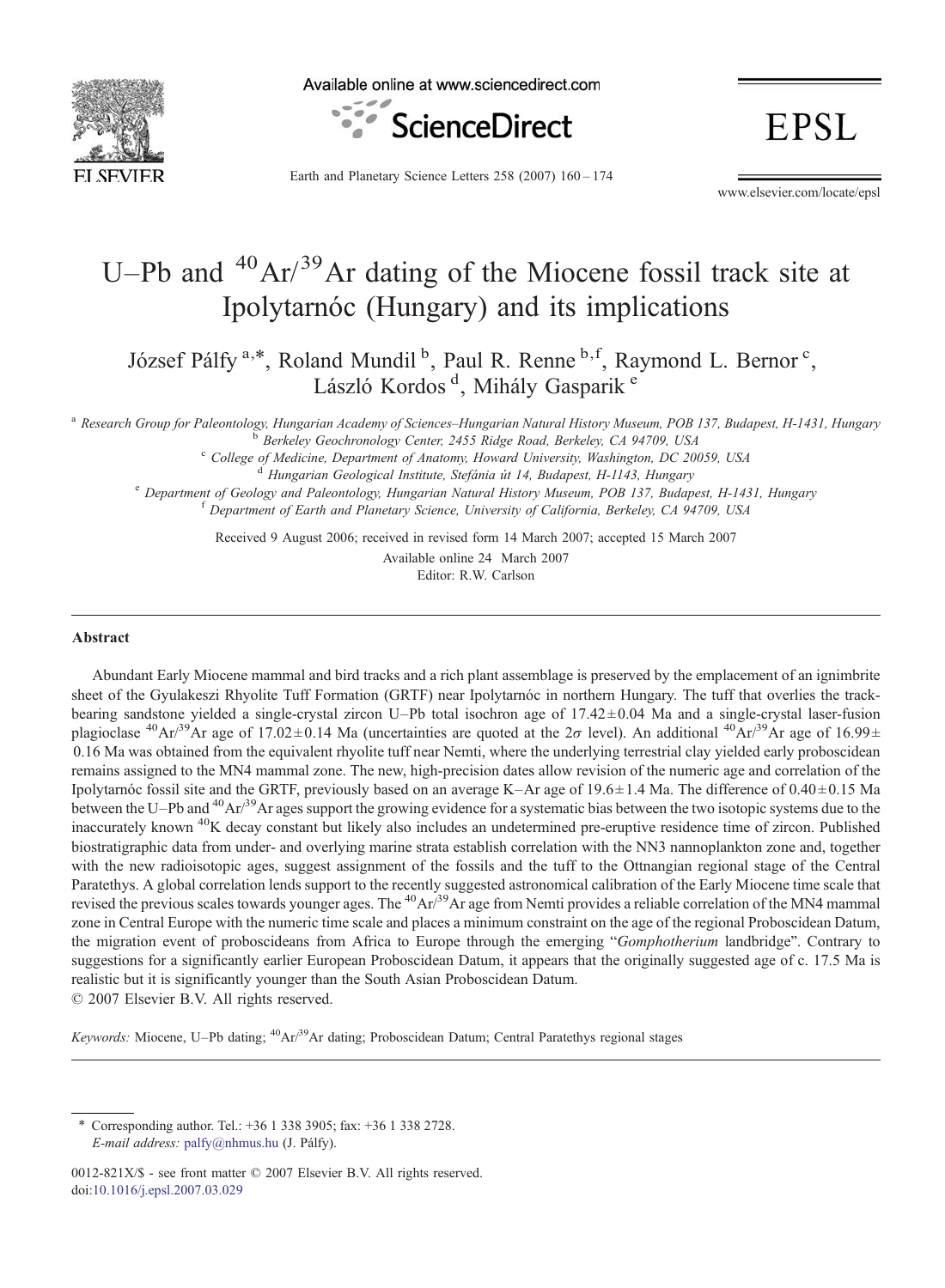## <span id="page-1-0"></span>1. Introduction

Abundant and well-preserved fossil vertebrate tracks are exposed on the topmost bedding planes of a Miocene sandstone near Ipolytarnóc, NE Hungary. The site is considered the prime fossil locality of Hungary and it has been recently nominated to the UNESCO list of World Heritage Sites. Since 1944, it has been protected as a Nature Conservation Area in and around Borókás-árok (Borókás Gully), ∼2 km from the village of Ipolytarnóc near the Hungarian–Slovak border (Fig. 1). The mammal and bird tracks were discovered in 1900, and the most recent monographic study [\[1\]](#page-11-0) documented 1644 footprints that belong to 11 species. After the latest excavations in 1993, nearly 3000 footprints are exposed on several hundreds of  $m<sup>2</sup>$  of the sandstone bedding plane.

Preservation of the tracks on an ancient riverbank has been attributed to a volcanic eruption that instantly covered the sand by a several meters thick sheet of rhyolitic ignimbrite [\[2\]](#page-11-0). The rhyolite tuff itself is also fossiliferous and contains abundant plant remains in its basal 20–40 cm. A recent paleobotanical study identified 64 taxa among the large collection of macrofloral remains (nearly 10 000 leaves) [\[3\].](#page-11-0) The assemblage is dominated by laurophyllous plants, indicative of a vegetation in warm and humid, subtropical climate [\[3\].](#page-11-0) The first fossil discovery at Ipolytarnóc, made in 1837, was that of a giant silicified tree trunk embedded at the sandstone—tuff transition. The conifer was described as Pinuxylon tarnocziense (Tuzson) Greguss, its original length exceeded 46 m [\[4\],](#page-11-0) and parts of it are still preserved on site.

Despite the interest in this remarkable fossil site, the age of the fossiliferous sandstone and the rhyolitic tuff has not been satisfactorily determined. By convention rather than on the basis of tight biostratigraphic constraints, the tuff has been regarded to mark the base of the Ottnangian [\[5\]](#page-12-0), a regional stage in the Lower Miocene of the Central Paratethys. Published K–Ar ages are scattered and carry large errors. Commonly, an average age



Fig. 1. A—Geotectonic setting of the study area within the Alpine– Carpathian–Pannonian region. Legend: 1—Inner Alpine and Carpathian belt, Dinarides, 2—Alpine–Carpathian flysch belt, 3—Carpathian molasse belt, 4—Northern Calcareous Alps, 5—Pienyny Klippen Belt, 6—Neogene sedimentary cover, 7—Neogene calc-alkaline volcanics. B—Generalized geology of the Nógrád–Filakovo basin and surrounding area, showing the location of Ipolytarnóc and Nemti. C—Geological map of the area around the Ipolytarnóc fossil site (after [\[2\]\)](#page-11-0), showing the location of dated samples. Legend: 1—Szécsény Schlier Formation, 2—Pétervására Sandstone Formation, 3—pebble conglomerate (Zagyvapálfalva Formation), 4—Track-bearing sandstone (Zagyvapálfalva Formation), 5—Gyulakeszi Rhyolite Tuff Formation, 6—Redesposited tuff and sandstone (Salgótarján Formation), 7—Variegated clay (Salgótarján Formation).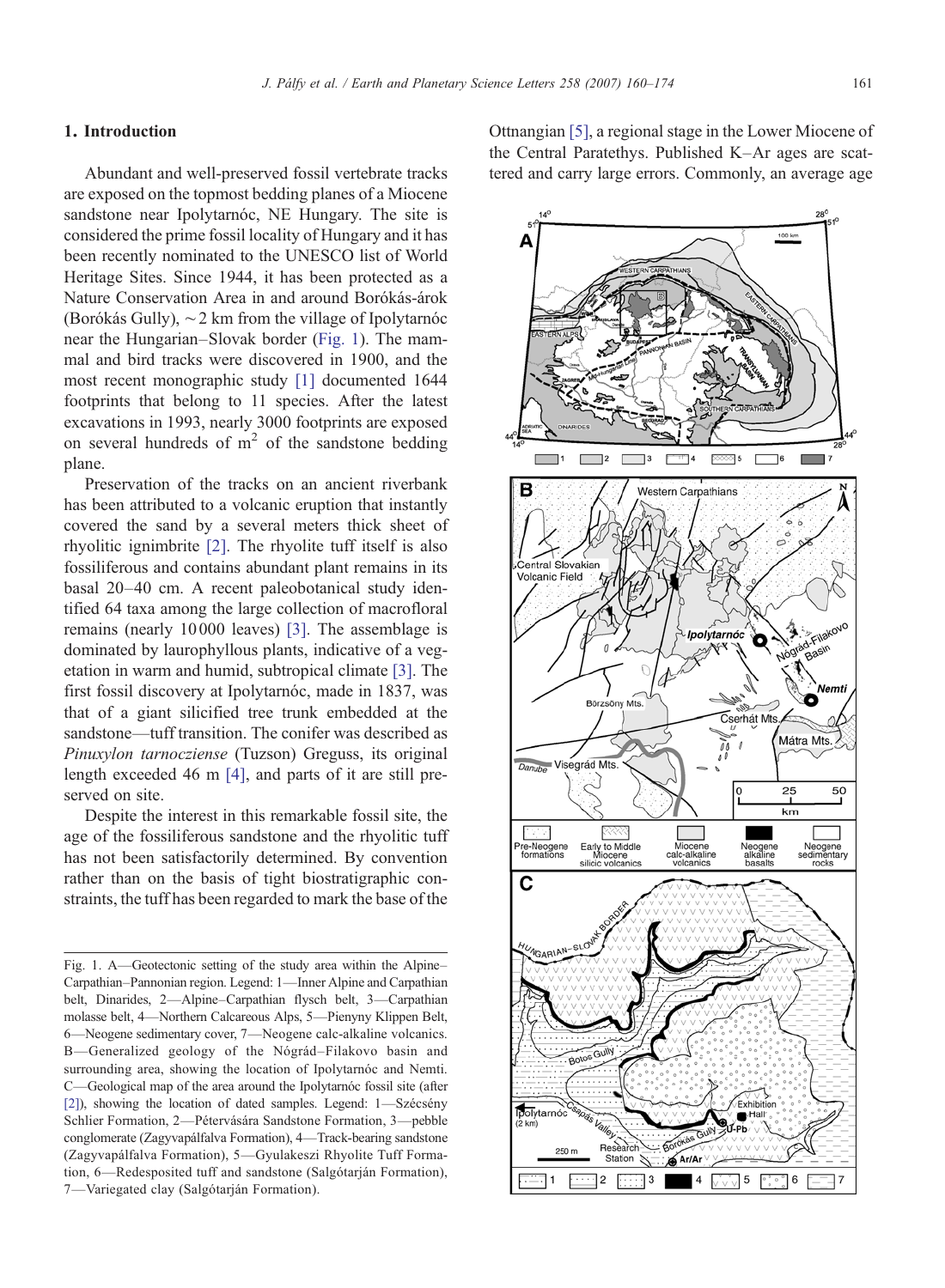of the regionally extensive ignimbrite,  $19.6 \pm 1.4$  Ma, is also regarded as the age of Ipolytarnóc tuff [\[6\].](#page-12-0) Herein we report a new, high-precision single-crystal zircon U–Pb age and two plagioclase single-crystal laser fusion  $^{40}Ar/^{39}Ar$  ages (one from Ipolytarnóc and another one from Nemti, located 50 km SE from Ipolytarnóc in the Nógrád Basin). Together, these dates provide a definitive age for the Ipolytarnóc fossils and a secure basis for their temporal correlation with other events. We discuss the implications of these ages (1) for comparison of the two radio-isotopic dating methods; (2) for timing of Miocene volcanism of the inner Carpathian arc; (3) for correlation of regional Paratethys stages and the Miocene time scale; and (4) for better resolving mammalian evolutionary and migration history (notably the age of regional Proboscidean Datum) and terrestrial-marine correlation.

#### 2. Geological setting

Ipolytarnóc and the Nógrád Basin lie on the inner side of the Western Carpathian arc, near the northern margin of the Pannonian Basin [\(Fig. 1\)](#page-1-0). The Alpine– Carpathian–Pannonian region is characterized by a complex Tertiary tectonic evolution [\[7\].](#page-12-0) Orogenic uplift of the Alpine range led to the formation of Paratethys, semi-isolated marine epicontinental basins with variable degree of connection to the Mediterranean, Atlantic, and Indopacific during the Paleogene and early Neogene [\[8\].](#page-12-0) The sedimentary basin evolution of the north Pannonian Basin is linked with the history of Central Paratethys and controlled by the interplay of eustasy and regional tectonics [\[9\].](#page-12-0) As part of the Central Paratethys, the Hungarian Paleogene Basin is interpreted as a retroarc flexural foredeep where molasse-type sedimentation prevailed until the Early Miocene [\[10\].](#page-12-0) Miocene successor basins, including the Nógrád–Filakovo Basin, record a change from compressional to extensional tectonic setting [\[10\].](#page-12-0)

The Lower Miocene stratigraphy is well established locally for the vicinity of Ipolytarnóc (Fig. 2) [\[2\],](#page-11-0) more broadly for the Nógrád Basin [\[5\],](#page-12-0) and regionally for Hungary [\[11\]](#page-12-0). The chronostratigraphic framework uses the Central Paratethys regional stages of Eggenburgian, Ottnangian and Karpatian, correlated with the standard Burdigalian Stage [\[12\].](#page-12-0) Much of the upper Eggenburgian is comprised of a transgressive–regressive sedimentary cycle. At Ipolytarnóc, a borehole penetrated nearly 200 m of basinal, deep-water siltstone (Szécsény Schlier Formation). Its uppermost part is exposed on the surface and overlain by up to 50 m of locally glauconitic sandstone of nearshore facies (Pétervására Sandstone Formation). This unit is transitional to the Budafok Sand



Fig. 2. Generalized Miocene stratigraphy of the Ipolytarnóc area (after [\[2\]](#page-11-0)). The position of samples for radio-isotopic dating is marked by arrowheads, the track-bearing 'Ipolytarnóc beds' are marked by an asterisk. Lithology: 1—silty and clayey sandstone; 2—glauconitic sandstone with conglomerate lenses; 3-pebble conglomerate; 4-trackbearing sandstone; 5—rhyolitic ignimbrite; 6—redesposited tuff and sandstone; 7—variegated clay; 8—sand.

Formation, exposed farther to the west. At certain levels the sandstone contains an abundant marine Eggenburgian mollusk fauna [\[13\]](#page-12-0) and shark teeth [\[14\],](#page-12-0) and is in turn overlain by terrestrial strata of the Zagyvapálfalva Formation. An unconformity between the two formations is indicated by an irregular erosion surface [\[2\].](#page-11-0) Whereas elsewhere the Zagyvapálfalva Formation is dominated by variegated clays of continental to lagoonal facies, at Ipolytarnóc it contains 1–6 m of fluvial conglomerate overlain by 2 m of the track-bearing sandstone (informally called the Ipolytarnóc beds). The sequence is capped by a 10–30 m thick ignimbrite sheet, the subject of radio-isotopic dating reported here. The dated tuff is traditionally assigned to the Gyulakeszi Rhyolite Tuff Formation (GRTF), previously called the 'Lower Rhyolite Tuff'. This unit is the oldest product of the explosive silicic volcanism that is widespread in the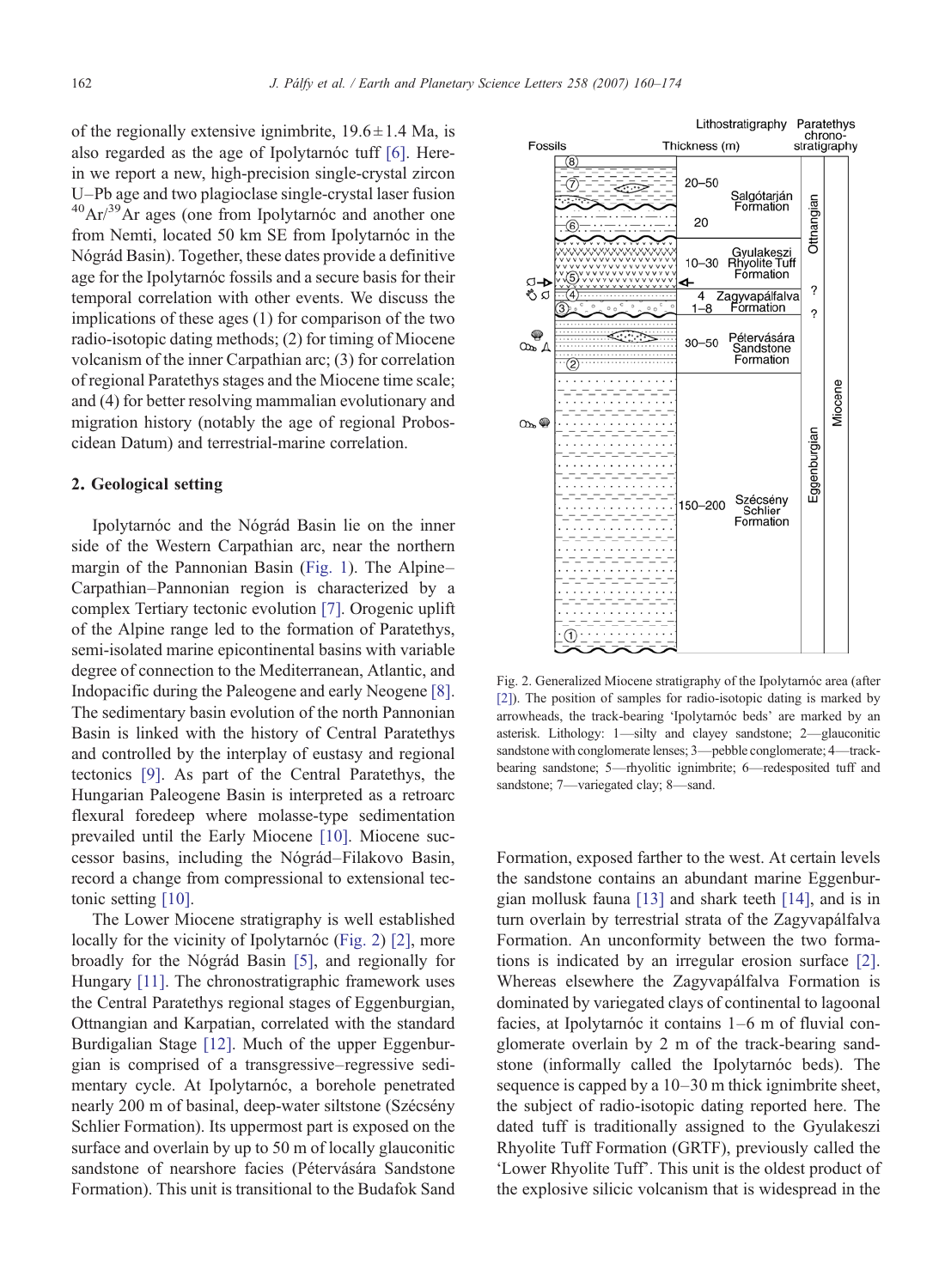<span id="page-3-0"></span>

Fig. 3. Total U–Pb isochron diagram [\[20\]](#page-12-0) of the Ipolytarnóc tuff sample. <sup>204</sup>Pb/<sup>206</sup>Pb is perpendicular to the <sup>207</sup>Pb/<sup>206</sup>Pb–<sup>238</sup>U/<sup>206</sup>Pb plane. The isochron is constrained by common Pb with  $^{207}Pb^{206}Pb = 0.84$  and  $^{204}Pb^{206} = 0.05464$ .

Miocene of the Pannonian Basin. It is widely held that the silicic pyroclastics occur in three distinct horizons, although recently reported geochemical and petrologic evidence suggests the possibility of a more continuous temporal distribution of multiple eruptions [\[15\]](#page-12-0). The age of GRTF is known from numerous K–Ar dates and stratigraphically it is conventionally regarded to mark the base of the Ottnangian [\[6\]](#page-12-0), even though the biostratigraphic constraints are loose. The ignimbrite grades upwards into reworked pyroclastics, overlain by terrestrial

Table 1 Zircon analytical data and calculated U–Pb ages

| Sample        | $\mu$ g | ppm  | cm.            | Th <sup>c</sup> | Total U/Pb isochron <sup>d, e</sup>            |         |                   |         |                   | U/Pb concordia |                               |            |                               |            | Age (Ma)   |                  |
|---------------|---------|------|----------------|-----------------|------------------------------------------------|---------|-------------------|---------|-------------------|----------------|-------------------------------|------------|-------------------------------|------------|------------|------------------|
|               | zirc    |      | $Pb^b$<br>(pg) | U               | $238$ <sub>I</sub> J<br>$\overline{^{206}}$ Ph | $\%$ er | $207$ Ph<br>206Pb | $\%$ er | 204Ph<br>$206$ Ph | $\%$ er        | 207Pb<br>$235$ <sup>I J</sup> | $\%$ er    | 206Pb<br>$238$ <sup>I J</sup> | $\%$ er    | $\rho^g$   | 206Ph<br>$238$ U |
| <b>IT.Z02</b> | 4.6     | 765  | 0.9            | .55             | 360.9                                          | 1.6     | .0667             | 0.4     | .00139            | 2.1            | .0172                         | 1.7        | .00270                        | 1.2        | .74        | $17.4 \pm 0.2$   |
| IT.Z03        | 7.4     | 797  | 1.1            | .50             | 360.1                                          | 2.6     | .0619             | 33.4    | .00107            | 11.7           | .0173                         | 32.6       | .00272                        | 2.0        | .07        | $17.5 \pm 0.3$   |
| IT.Z04        | 4.5     | 1686 | 1.1            | .55             | 366.9                                          | 0.8     | .0584             | 0.2     | .00084            | 4.0            | .0170                         | 1.2        | .00268                        | 0.6        | .60        | $17.3 \pm 0.1$   |
| IT.Z05        | 6.0     | 928  | 1.1            | .54             | 362.0                                          | 1.0     | .0634             | 0.2     | .00116            | 1.1            | .0173                         | 1.2<br>1.1 | .00270<br>.00270              | 0.8<br>0.6 | .73<br>.63 | $17.4 \pm 0.1$   |
| IT.Z06        | 3.2     | 2995 | 2.1            | .64             | 361.7                                          | 0.7     | .0650             | 0.2     | .00124            | 1.0            | .0174                         |            |                               |            |            | $17.4 \pm 0.1$   |
| IT.Z07        | 3.9     | 629  | 1.2            | .66             | 349.7                                          | 0.5     | .0847             | 0.2     | .00260            | 1.0            | .0175                         | 1.9        | .00272                        | 0.4        | .54        | $17.5 \pm 0.1$   |
| IT.Z08        | 4.1     | 734  | 1.3            | .56             | 352.7                                          | 1.0     | .0821             | 1.1     | .00243            | 3.9            | .0173                         | 3.4        | .00271                        | 0.8        | .44        | $17.4 \pm 0.1$   |
| IT.Z09        | 7.9     | 619  | 5.0            | .51             | 329.7                                          | 13.3    | .1297             | 41.8    | .00532            | 7.8            | .0196                         | 77.8       | .00273                        | 10.3       | .14        | $17.6 \pm 1.8$   |
| IT.Z12        | 4.3     | 909  | 1.6            | .59             | 353.9                                          | 0.4     | .0813             | 0.4     | .00233            | 4.1            | .0175                         | 3.0        | .00270                        | 0.4        | .60        | $17.4 \pm 0.4$   |

Ratios involving <sup>206</sup>Pb are corrected for initial disequilibrium in <sup>230</sup>Th/<sup>238</sup>U adopting Th/U=4 for the crystallization environment resulting in +90 ka for  $^{206}Pb/^{238}U$  ages.

Uncertainties of individual ratios and ages are given at the 2 $\Sigma$  level and do not include decay constant errors.<br><sup>a</sup> Sample weight is calculated from crystal dimensions and is associated with as much as 50% uncertainty

<sup>g</sup> Correlation coefficient of radiogenic <sup>207</sup>Pb/<sup>235</sup>U versus <sup>206</sup>Pb/<sup>238</sup>U.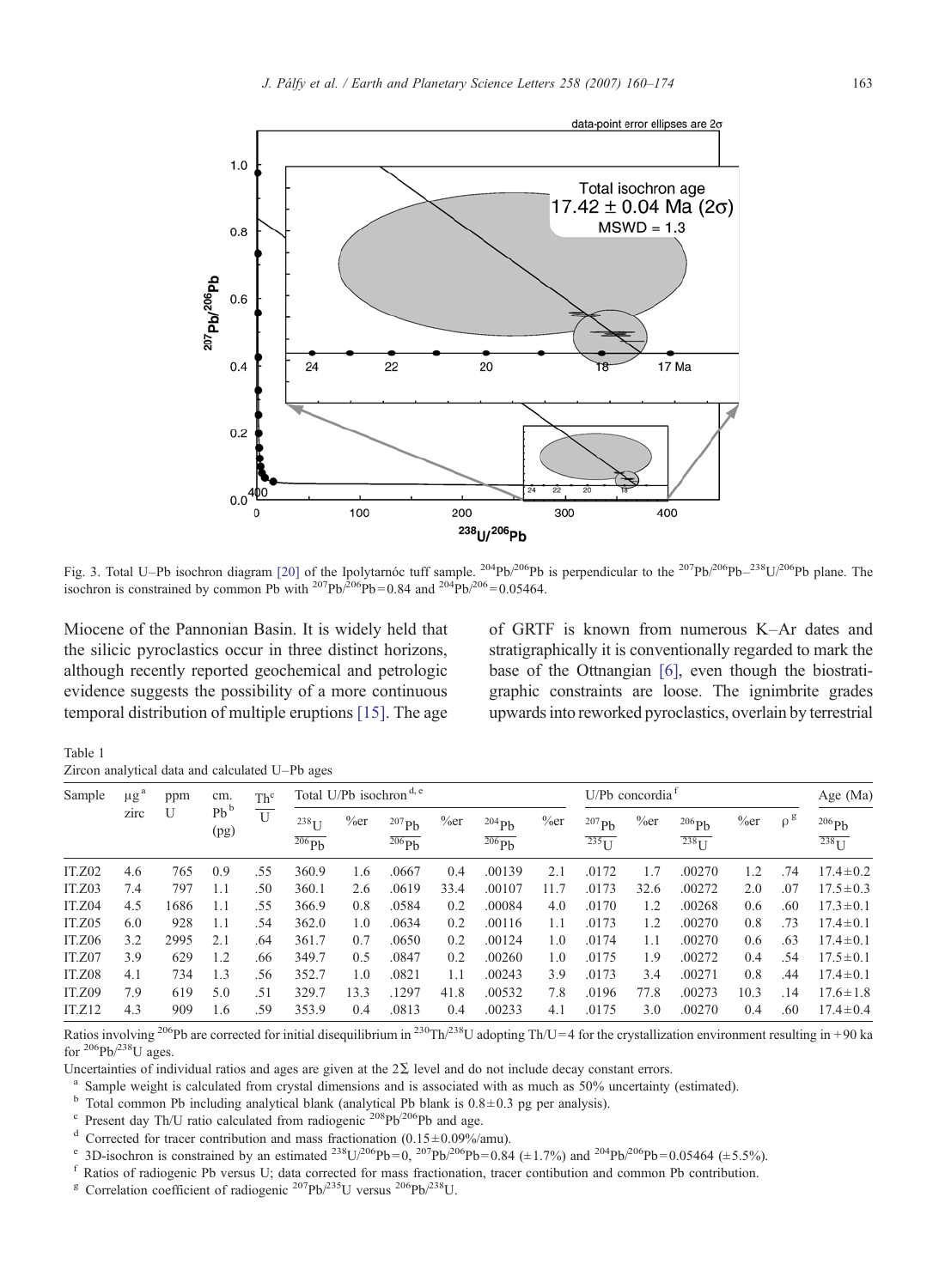variegated clay, siltstone, and sand of the Salgótarján Formation. Elsewhere in the Nógrád Basin, this formation contains economically important coal measures of paralic facies.

The other sampled site between Nemti and Bátonyterenye is located in the southern part of the abandoned Salgótarján mining district. The site is within the type area of the GRTF where the ignimbrite is underlain by variegated clay of the Zagyvapálfalva Formation. The sample site is only c. 1.5 km NNE of the Nemti clay pit, where the GRTF caps the terrigenous clay deposits that yielded proboscidean remains. In this area the GRTF is directly overlain by the coal-bearing Salgótarján Formation.

A new transgressive sedimentary cycle starts in the latest Ottnangian–Karpatian. The marine sandstone of the Kazár Member (Egyházasgerge Formation) contains a mollusk fauna dominated by the endemic Paratethys genus Rzehakia, and nannoplankton of the NN4 zone, thereby allowing biostratigraphic correlation both within the Central Paratethys and to the global standard [\[16,17\]](#page-12-0).

As the Nógrád–Filakovo Basin straddles the Hungarian–Slovak state border, a partly different lithostratigraphic nomenclature is used in the Slovak literature [\[18\].](#page-12-0) Of interest are the Lipovany Sandstone Formation, equivalent of the Pétervására/Budafok formations, the Bukovinka Formation, equivalent of the Zagyvapálfalva Formation, and the "Rzehakia beds", referred to as the Medokys Member of Modry Kamen Formation in Slovakia and the Kazár Member of Egyházasgerge Formation in Hungary.

## 3. Radio-isotopic dating

### 3.1. U–Pb dating

A tuff sample was taken at Borókás-árok, from an outcrop beside the trail leading to the Exhibition Hall erected above the exposed track-bearing sandstone [\(Fig. 1](#page-1-0)). Standard mineral separation techniques were employed to extract zircons. The sample yielded abundant, colorless, clear zircons of elongated prismatic or needle-like morphology. The crystals were carefully examined in transmitted light using a petrographic microscope. In order to avoid averaging effects caused by older inheritance, xenocrystic contamination and Pb loss (or a combination of all), zircons were analyzed individually by low blank, isotope dilution thermal ionization mass spectrometry (IDTIMS) analytical techniques. Individual crystal weights range from 3 to 8 μg and have a median U concentration of c. 800 ppm. Analytical protocols follow those described in [\[19\].](#page-12-0) The total U–Pb isochron approach of Ludwig [\[20\]](#page-12-0) was employed to extract the age of the sample which tests for both closed-system behaviour (i.e. concordance) and the assumption of an invariant common Pb and yields the smallest justifiable age-error of any possible U–Pb or Pb/ Pb isochron.

A total isochron constrained by 9 analyses on individual zircons yields an age of  $17.42 \pm 0.04$  Ma  $(2\sigma)$ with an MSWD of 1.3 [\(Fig. 3\)](#page-3-0). One analysis showed an elevated common Pb concentration and was excluded (although including it does not change the result). The isochron is constrained by a conservative estimate of the common Pb with  $^{207}Pb^{206}Pb = 0.84$  (±1.68%) and  $^{204}Pb^{206}Pb = 0.05464 \ (\pm 5.5\%)$ . Rejecting the analyses with the largest uncertainties (Z03 and Z09) results in a slightly elevated MSWD (1.7) but essentially the same age and uncertainty. Alternatively, a weighted mean  $^{206}Pb/^{238}$ U age (corrected for common Pb, see [Table 1](#page-3-0)) yields the same age of  $17.42 \pm 0.06$  Ma  $(2\sigma)$ , also with a slightly elevated MSWD of 2.1. Scatter in excess of the analytical uncertainty may be an indication for minute amounts of Pb loss, may reflect pre-eruptive residence time of the zircons, or a combination of both [\[21\].](#page-12-0) Individual isotopic ratios including <sup>206</sup>Pb are corrected for excess 230Th during the crystallization of the zircons (with an assumed Th/U of 4 in the host rock) that results in an age bias of 90 ka [\[22\]](#page-12-0). Varying the Th/U (e.g. to a range of 2 to 6) has only a minor effect on the age bias and thus the final age (20 ka at maximum), which is small compared to the possible presence of pre-eruptive residence time (see below for discussion).

## 3.2.  $^{40}Ar^{\beta9}Ar$  dating

Tuff samples were collected for  ${}^{40}Ar/{}^{39}Ar$  dating from Ipolytarnóc and Nemti. The GRTF overlying the track-bearing sandstone at Ipolytarnóc was sampled in an outcrop near the Research Station at the trail entrance leading to the Exhibition Hall [\(Fig. 1](#page-1-0)). The U–Pb and  $^{40}$ Ar/ $^{39}$ Ar samples were taken from stratigraphically equivalent horizons at sites only 250 m apart. An additional sample was collected near Nemti, at another important fossil locality of similar age. The sampled outcrop of GRTF is a roadcut near the Rákóczi-telep storage facility of the Hungarian Geological Institute.

Both tuff samples (from Ipolytarnóc and Nemti) selected for  ${}^{40}Ar/{}^{39}Ar$  dating are crystal-rich rhyolites with phenocrysts mainly of quartz, biotite, and plagioclase. Biotite in both samples shows substantial alteration and was hence considered unsuitable for dating. The plagioclase in both samples is optically clear and free of alteration, hence was selected for analysis.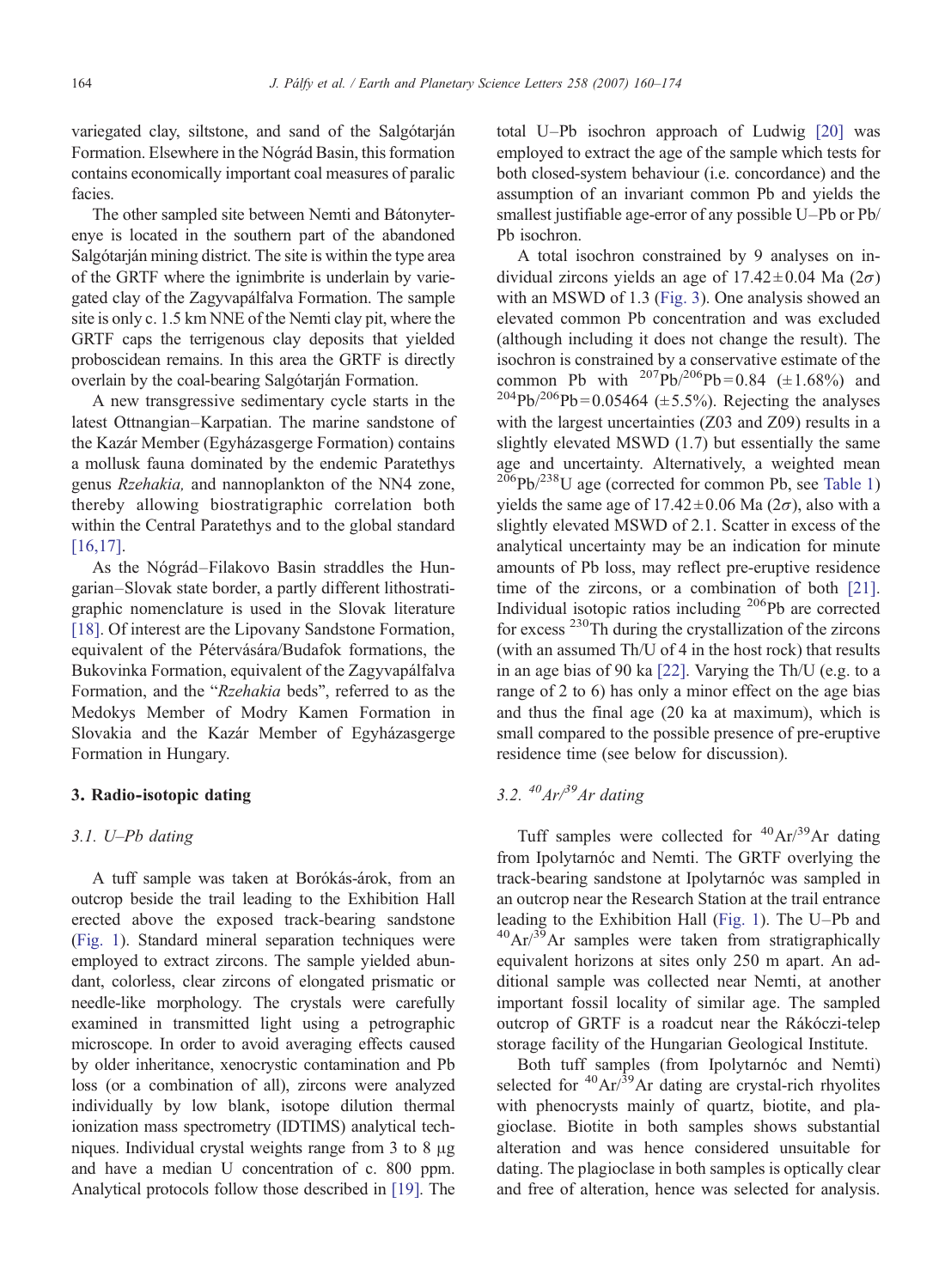<span id="page-5-0"></span>

| 40 Ar/39 Ar analytical data<br>Table 2 |                   |                    |               |                                                                                                          |               |                    |               |                    |               |                    |              |                                                   |               |                        |                  |               |
|----------------------------------------|-------------------|--------------------|---------------|----------------------------------------------------------------------------------------------------------|---------------|--------------------|---------------|--------------------|---------------|--------------------|--------------|---------------------------------------------------|---------------|------------------------|------------------|---------------|
| Run ID                                 | $^{40}\!{\rm Ar}$ | $^{40}\mathrm{Ar}$ | $\frac{6}{4}$ | $^{39}\mathrm{Ar}$                                                                                       | $\frac{1}{2}$ | $^{38}\mathrm{Ar}$ | $\frac{6}{4}$ | $^{37}\mathrm{Ar}$ | $\frac{6}{4}$ | $^{36}\mathrm{Ar}$ | $\pm \sigma$ | $^{40}\mathrm{Ar}^{*/39}\mathrm{Ar}_{\mathrm{k}}$ | $\frac{1}{2}$ | $\%^{40}\text{Ar}^{*}$ | Agee             | $\frac{1}{2}$ |
|                                        | (moles)           | (M)                | (nA)          | (nA)                                                                                                     | (A)           | (M)                | (nA)          | (nA)               | (M)           | (A)                | (M)          |                                                   |               |                        | (Ma)             | (Ma           |
| 6711-01A<br>Nemti                      | $3.97E - 14$      | 8.5669             | 0.0064        |                                                                                                          | 0.00012       | 0.00563            | 00000.        | 0.0454             | 0.0001        | 0.02832            | 00000.00     | 14.911                                            | 2.233         | 2.2                    | 9.11             | 2.85          |
| 6711-01B                               | $1.14E - 14$      | 2.3253             | 0.0024        | 0.01256<br>0.09954                                                                                       | 0.00014       | 0.00191            | 0.0003        | 0.7112             | 0.0023        | 0.00366            | 0.00002      | 13.081                                            | 0.087         | 55.7                   | 16.77            | 0.11          |
| 6711-02                                | $1.21E - 13$      | 25.2952            | 0.0170        |                                                                                                          | 0.00049       | 0.01721            | 0.00006       | 1.5376             | 0.0031        | 0.07564            | 0.00008      | 13.335                                            | 0.313         | 11.9                   | 17.10            | 0.40          |
| 6711-03A                               | $8.71E - 14$      | 18.1902            | 0.0120        | 0.22773<br>0.02196                                                                                       | 0.00018       | 0.01176            | 0.00006       | 0.0970             | 0.0002        | 0.06056            | 0.00013      | 12.353                                            | 2.942         | 1.5                    | 5.84             | 3.76          |
| 6711-03B                               | $5.33E - 15$      | 1.1454             | 0.0008        | 0.07383                                                                                                  | 0.00013       | 0.00097            | 0.00002       | 0.3737             | 0.0008        | 0.00061            | 0.00002      | 13.504                                            | 0.102         | 86.8                   | 17.31            | 0.13          |
| 6711-04A                               | $6.98E - 14$      | 14.9915            | 0.0100        |                                                                                                          | 0.00013       | 0.00966            | 0.00005       | 0.0456             | 0.0003        | 0.05021            | 0.00010      | 12.610                                            | 4.892         | $_{0.9}$               | 6.17             | 6.25          |
| 6711-04B                               | $1.26E - 14$      | 2.5831             | 0.0028        | $\begin{array}{c} 0.01067 \\ 0.08661 \\ 0.00546 \\ 0.00222 \\ 0.00607 \end{array}$                       | 0.00019       | 0.00209            | 0.00003       | 0.7723             | 0.0019        | 0.00510            | 0.00003      | 3.146                                             | 0.115         | 43.8                   | 16.85            | 0.15          |
| 6711-05A                               | $2.05E - 14$      | 4.2323             | 0.0037        |                                                                                                          | 0.00011       | 0.00274            | 0.00004       | 0.0271             | 0.0002        | 0.01410            | 0.00004      | 11.437                                            | 3.027         | $\ddot{1}$ .5          | 14.67            | 3.87          |
| 6711-05B                               | $3.03E - 16$      | 0.0660             | 0.0006        |                                                                                                          | 0.00007       | 0.00003            | 0.00002       | 0.0165             | 0.0001        | 0.00012            | 0.00002      | 14.839                                            | 2.938         | 49.7                   | 19.01            | 3.75          |
| 6711-05C                               | $3.54E - 15$      | 0.5850             | 0.0014        |                                                                                                          | 0.00007       | 0.00036            | 0.00002       | 0.0350             | 0.0002        | 0.00169            | 0.00002      | 14.655                                            | 1.271         | 15.1                   | 18.78            | 1.62          |
| 6711-06A                               | $2.60E - 14$      | 5.3446             | 0.0049        |                                                                                                          | 0.00011       | 0.00342            | 0.00003       | 0.0384             | 0.0001        | 0.01773            | 0.00004      | 10.518                                            | 2.137         | 1.8                    | 13.50            |               |
| 6711-06B                               | $2.32E - 16$      | 0.0697             | 0.0005        | $\begin{array}{c} 0.00940 \\ 0.00475 \\ 0.00612 \\ 0.00612 \\ 0.00335 \\ \end{array}$                    | 0.00006       | 0.00006            | 0.00002       | 0.0297             | 0.0001        | 0.00003            | 0.00001      | 13.470                                            | 0.940         | 91.5                   | 17.27            | 1.20          |
| 6711-06C                               | $5.41E - 16$      | 0.1041             | 0.0004        |                                                                                                          | 0.00007       | 0.00009            | 0.00002       | 0.0372             | 0.0002        | 0.00012            | 0.00002      | 11.536                                            | 0.856         | 67.5                   | 14.80            | 1.09          |
| 6711-07A                               | $2.35E - 14$      | 5.0791             | 0.0042        |                                                                                                          | 0.00009       | 0.00328            | 0.00003       | 0.0193             | 0.0001        | 0.01698            | 0.00004      | 16.694                                            | 5.508         | $\Box$                 | 21.38            | 7.01          |
| 6711-07B                               | $1.11E-16$        | 0.0317             | 0.0005        |                                                                                                          | 0.00006       | 0.00006            | 0.00002       | 0.0201             | 0.0001        | 0.00003            | 0.00002      | 11.914                                            | 2.551         | 79.6                   | 15.28            | 3.26          |
| 6711-07C                               | $3.72E - 14$      | 5.5403             | 0.0170        | $69$<br>0.1016                                                                                           | 0.00027       | 0.00400            | 0.00005       | 0.8404             | 0.0069        | 0.01407            | 0.00026      | 14.241                                            | 0.792         | 26.0                   | 18.25            | 1.01          |
| 6711-08                                | $2.50E - 15$      | 0.5142             | 0.0012        |                                                                                                          | 0.00009       | 0.00044            | 0.00002       | 0.0714             | 0.0002        | 0.00106            | 0.00003      | 13.448                                            | 0.646         | 40.3                   | 17.24            | 0.82          |
| 6711-09                                | $2.87E - 14$      | 6.1060             | 0.0110        |                                                                                                          | 0.00013       | 0.00425            | 0.00003       | 0.3104             | 0.0006        | 0.01762            | D.00004      | 12.965                                            | 0.314         | 15.0                   | 16.62            | 0.40          |
| 6711-10                                | $1.40E - 14$      | 3.0078             | 0.0027        | $\begin{array}{c} 0.01544 \\ 0.07065 \\ 0.00823 \end{array}$                                             | 0.00009       | 0.00198            | 0.00003       | 0.0434             | 0.0002        | 0.00982            | 0.00003      | 12.556                                            | 1.610         | 3.4                    | 16.10            | 2.06          |
| 6711-11                                | $1.50E - 15$      | 0.2553             | 0.0006        | 0.01069                                                                                                  | 0.00009       | 0.00021            | 0.00002       | 0.0686             | 0.0002        | 0.00039            | 0.00002      | 13.612                                            | 0.588         | 56.8                   | 17.45            | 0.75          |
| lpolytarnóc                            |                   |                    |               |                                                                                                          |               |                    |               |                    |               |                    |              |                                                   |               |                        |                  |               |
| 6712-01                                | $1.24E - 14$      | 2.5504             | 0.0022        | 0.08519                                                                                                  | 0.00020       | 0.00200            | 0.00003       | 0.5179             | 0.0011        | 0.00490            | 0.00002      | 13.435                                            | 0.108         | 44.7                   |                  | 0.14          |
| 6712-02                                | $1.81E-14$        | 3.5883             | 0.0058        | 0.01817                                                                                                  | 0.00012       | 0.00244            | 0.00004       | 0.0828             | 0.0004        | 0.01130            | 0.00003      | 13.749                                            | 0.840         | 6.9                    | 17.22<br>17.62   | 1.07          |
| 6712-02B                               | $5.88E - 16$      | 0.2199             | 0.0009        | $\begin{array}{c} 0.02457 \\ 0.08701 \\ 0.00632 \\ 0.00632 \\ 0.04152 \\ 0.03855 \\ 0.03855 \end{array}$ | 0.00014       | 0.00053            | 0.00002       | 0.0037             | 0.0001        | 0.00057            | 0.00002      | 2.035                                             | 0.268         |                        | 2.62             | 0.35          |
| 6712-03                                | $7.83E - 14$      | 16.4613            | 0.0140        |                                                                                                          | 0.00030       | 0.01095            | 00000.00      | 0.7433             | 0.0019        | 0.05163            | 00000.       | 14.289                                            | 0.578         | 22.8<br>7.5            | 8.31             | 0.74          |
| 6712-04                                | $8.39E - 15$      | 1.7692             | 0.0016        |                                                                                                          | 0.00008       | 0.00117            | 0.00003       | 0.0505             | 0.0003        | 0.00572            | 0.00003      | 12.521                                            | 1.474         | 4.4                    | 16.06            | 1.88          |
| 6712-04B                               | $3.19E - 15$      | 0.6115             | 0.0021        |                                                                                                          | 0.00039       | 0.00062            | 0.00002       | 0.3216             | 0.0021        | 0.00032            | 0.00002      | 13.085                                            | 0.182         | 88.4                   | 16.78            | 0.23          |
| 6712-05                                | $6.74E - 15$      | 1.3812             | 0.0015        |                                                                                                          | 0.00016       | 0.00104            | 0.00002       | 0.3626             | 0.0010        | 0.00306            | 0.00002      | 13.163                                            | 0.196         | 36.5                   | 6.88             | 0.25          |
| 6712-06                                | $4.72E - 14$      | 9.8979             | 0.0065        |                                                                                                          | 0.00020       | 0.00674            | 0.00005       | 0.6697             | 0.0018        | 0.03032            | 0.00005      | 13.637                                            | 0.419         | 9.9                    | 17.48            | 0.53          |
| 6712-07                                | $7.06E - 15$      | 1.4872             | 0.0015        |                                                                                                          | 0.00010       | 0.00098            | 0.00002       | 0.0550             | 0.0002        | 0.00448            | 0.00002      | 11.839                                            | 0.581         | 11.0                   | 15.19            | 0.74          |
| 6712-08                                | $9.91E - 15$      | 2.0441             | 0.0021        |                                                                                                          | 0.00008       | 0.00137            | 0.00003       | 0.0329             | 0.0002        | 0.00675            | 0.00003      | 10.516                                            | 2.198         | 2.4                    | 3.50             | 2.81          |
| 6712-09                                | $3.02E - 15$      | 0.6667             | 0.0017        | $\begin{array}{c} 0.01390 \\ 0.00475 \\ 0.04769 \\ 0.03626 \\ 0.03626 \end{array}$                       | 0.00016       | 0.00068            | 0.00002       | 0.4154             | 0.0010        | 0.00023            | 0.00002      | 13.330                                            | 0.117         | 94.8                   | 7.09             | 0.15          |
| 6712-10                                | $5.15E - 15$      | 1.0436             | 0.0022        |                                                                                                          | 0.00013       | 0.00085            | 0.00002       | 0.1800             | 0.0006        | 0.00195            | 0.00003      | 13.259                                            | 0.264         | 45.9                   | 17.00            | 0.34          |
| 6712-11                                | $4.77E - 15$      | 1.0840             | 0.0021        |                                                                                                          | 0.00013       | 0.00098            | 0.00002       | 0.4188             | 0.0007        | 0.00148            | 0.00002      | 13.359                                            | 0.128         | 62.7                   | 17.13            | 0.16          |
| 6712-12                                | $1.84E - 15$      | 0.4076             | 0.0012        | 0.00840                                                                                                  | 0.00008       | 0.00031            | 0.00002       | 0.0291             | 0.0003        | 0.00102            | 0.00002      | 12.863                                            | 0.619         | 26.4                   | 6.49             | 0.79          |
| 6712-12B                               | $2.28E - 15$      | 0.5060             | 0.0010        | 0.03613                                                                                                  | 0.00013       | 0.00047            | 0.00002       | 0.1923             | 0.0004        | 0.00015            | 0.00002      | 13.261                                            | 0.137         | 94.4                   | 7.00             | 0.17          |
| 6712-13                                | 7.94E-15          | 1.6154             | 0.0015        | 0.04498                                                                                                  | 0.00013       | 0.00137            | 0.00003       | 0.2987             | 0.0006        | 0.00358            | 0.00002      | 12.945                                            | 0.174         | 35.9<br>97.4           | $16.60$<br>17.04 | 0.22          |
| 6712-14                                | $2.91E - 15$      | 0.6588             | 0.0010        | 0.04841                                                                                                  | 0.00016       | 0.00063            | 0.00002       | 0.2756             | 0.0006        | 0.00013            | 0.00002      | 13.293                                            | 0.159         |                        |                  | 0.20          |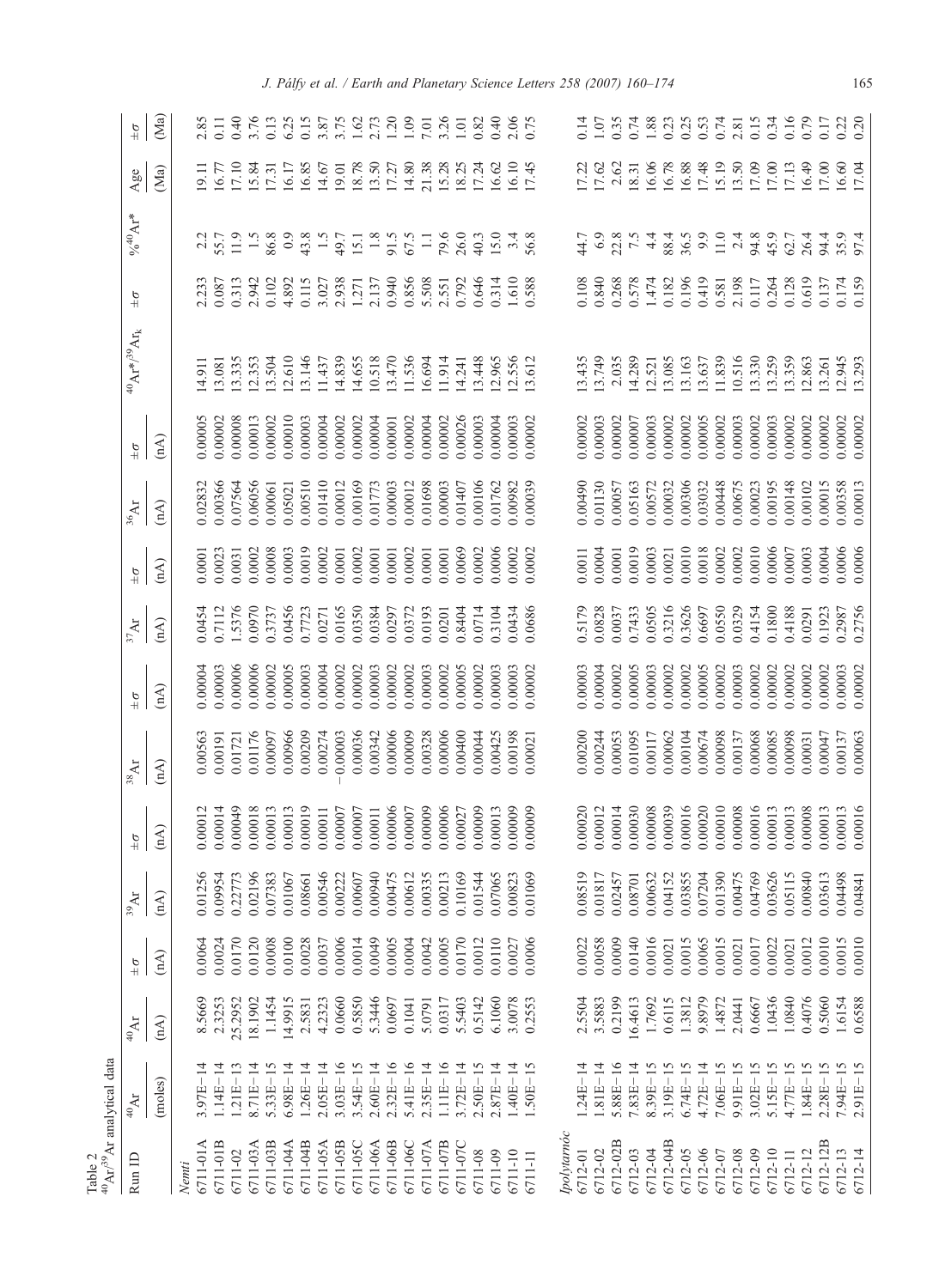Plagioclase was separated by conventional methods and crystals from the 710 to 1700 μm size fraction were irradiated in the Omega West reactor at Los Alamos National Laboratory for 3 h along with the Fish Canyon sanidine (FCs; 28.02 Ma; [\[23\]](#page-12-0)) as a neutron fluence monitor. The samples were irradiated in wells in an Al disc similar to those figured in [\[23\]](#page-12-0). The two samples were irradiated in adjacent wells bracketed by the FCs standard. Identical J-values of  $0.0007142 \pm 0.0000016$ and  $0.0007144 \pm 0.0000014$  (2 $\sigma$ ) were determined from the weighted mean of data from 7 crystals of the sanidine from each standard position.

The plagioclase crystals were degassed individually by fusion with an argon-ion laser, and after gettering the evolved gas, the relative abundances of argon isotopes were measured on an MAP 215C gas source magnetic sector mass spectrometer. Mass discrimination  $(1.0082 \pm$ 0.0014 per amu,  $2\sigma$ ) was monitored by analysis of 16 air pipette aliquots interspersed with the samples. Several crystals from each sample were degassed in 2–3 steps by incrementally increasing the laser power. Ar isotope data are shown in [Table 2.](#page-5-0) Age calculations are based on 28.02 Ma [\[23\]](#page-12-0) for the standard and the decay constants and isotope abundances of [\[24\]](#page-12-0). Crystals from the two tuffs are compositionally similar, with Ca/K ranging from  $6-20$  as deduced from the <sup>37</sup>Ar/<sup>39</sup>Ar data. Isotope correlation diagrams (Fig. 4A,B) including all data from each sample yield robust isochrons [\[25\]](#page-12-0) with ages of  $17.02 \pm 0.14$  and  $16.99 \pm 0.16$  Ma  $(2\sigma)$  for the Ipolytarnóc and Nemti tuffs, respectively, and atmospheric trapped components for both. Both isochrons have acceptable probabilities of fit (15% and 24%). The Ipolytarnóc and Nemti tuffs are indistinguishable in age and based on their similar petrography and Ca/K data for plagioclase, plus the probable wide distribution of such units, could represent a single ignimbrite eruption. However, correlation of the two tuffs is apparently at odds with paleomagnetic data indicating that they record opposite polarity (see below). It should be noted that our preliminary results were cited inaccurately and without permission by Goldsmith et al. [\[26\]](#page-12-0). The ages cited therein should be ignored as they are superceded by the present data.

## 4. Discussion

## 4.1. Difference between U–Pb and  $^{40}Ar^{39}Ar$  results

The U–Pb age  $(17.42 \pm 0.04 \text{ Ma})$  obtained for the Ipolytarnóc tuff is significantly older than the  ${}^{40}Ar/{}^{39}Ar$ age (17.02 $\pm$ 0.14 Ma). The 2.3 % difference of 0.40 $\pm$ 0.15 Ma between these two ages is comparable in sense to that increasingly observed between U–Pb ages of zircon and  ${}^{40}Ar/{}^{39}Ar$  ages for various minerals in volcanic rocks (e.g. as noted by [\[27,28\]\)](#page-12-0). It was shown that such a difference is wholly consistent with existing uncertainties in the  ${}^{40}$ K decay constants and calibration data for standards, but also noted that, particularly for relatively young rocks such as in this study, a significant but unknown proportion of the bias could reflect preeruptive residence time of zircons in the magma.

Because pre-eruptive residence time of several hundred ka is well documented for zircons in silicic magma systems [\[21,29,30\],](#page-12-0) we cannot confidently ascribe superior accuracy *a priori* to the U–Pb age compared with the  $^{40}Ar^{39}Ar$  age reported herein for the Ipolytarnóc tuff. In light of these considerations, we conclude that the U–Pb zircon age represents a maximum, and the  $^{40}Ar/^{39}Ar$  age a minimum, age for the eruption. For comparison with Neogene time scales, which are mainly calibrated with  $^{40}Ar^{39}Ar$  data, our  $^{40}$ Ar/ $^{39}$ Ar ages are more appropriate provided that comparisons are based on the same standard age basis. It should be noted, however, that the observed bias between the U–Pb and  $^{40}Ar^{39}Ar$  ages (and thus the



Fig. 4. Isotope correlation (inverse isochron) diagrams for plagioclase from the Ipolytarnóc (A) and Nemti (B) tuff samples. Error ellipses show  $1\sigma$  errors. The <sup>40</sup>Ar/<sup>36</sup>Ar of atmospheric argon (air) is shown by arrows. Diagrams include both stepwise and total fusion degassing data.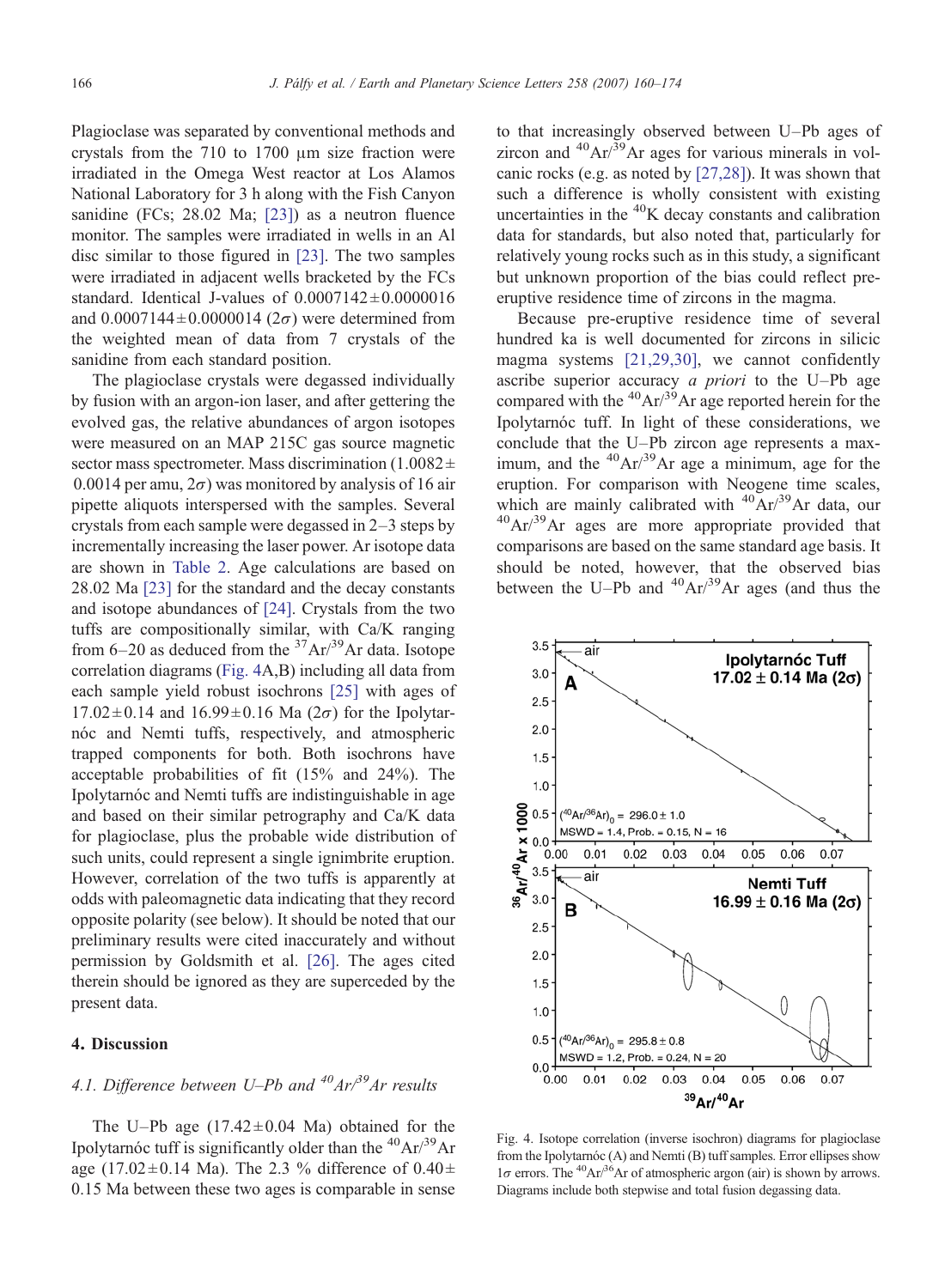miscalibration of ages based on the K/Ar system) exceeds the uncertainties reported here. We anticipate that future studies will help to constrain the magnitude of this bias and, in the meantime, caution against the implicit use of uncorrected  ${}^{40}Ar^{39}Ar$  ages.

## 4.2. Implications for timing the Miocene volcanism of the inner Carpathian arc

Neogene volcanism in the Pannonian Basin started with voluminous, explosive eruptions that produced areally extensive silicic ignimbrite sheets [\[15,31\]](#page-12-0). It is widely held that the ignimbrites, of which the Gyulakeszi Rhyolite Tuff Formation (GRTF) is the oldest, were formed during three distinct volcanic episodes. The previously established numeric age of the tuff at Ipolytarnóc relies on the assumptions that it belongs to the GRTF which is in turn a product of a single eruption or a short volcanic episode. The GRTF has long been regarded as a stratigraphic marker horizon [\[32\]](#page-12-0). The average age of numerous K–Ar ages on GRTF,  $19.6 \pm 1.4$  Ma, was therefore inferred as the age of the Ipolytarnóc tuff [\[6\]](#page-12-0). Published K–Ar dating of samples collected from Ipolytarnóc include  $20.0 \pm$ 2.0 Ma on biotite (average of two analyses) and  $19.8 \pm$ 3.0 Ma on plagioclase (errors are  $1\sigma$ ) [\[6\].](#page-12-0) Similarly, a sample from Nemti was dated as  $20.9 \pm 1.8$  Ma (average of two analyses on biotite) [\[6\]](#page-12-0). However, another K–Ar age of  $17.6 \pm 0.8$  Ma was also reported from this locality [\[33\]](#page-12-0). Unpublished data from the same laboratory show a significant scatter towards younger ages: the K–Ar ages of 6 additional samples from Ipolytarnóc vary between  $5.7 \pm 4.0$  and  $16.3 \pm 1.6$  Ma [\[34\].](#page-12-0) From nearby Lipovany in Southern Slovakia, fission track ages of  $20.6 \pm 0.5$  and  $20.1 \pm 0.3$  Ma were determined on rhyolite tuffs from the Lipovany Sandstone and the Bukovinka Formation, respectively [\[35\].](#page-12-0)

Our new U–Pb and  $^{40}Ar^{39}Ar$  dates of ~17 Ma raise questions about the accuracy and reliability of previous K–Ar results, and/or the true synchrony of all GRTF tuff and the assumed short duration of the first volcanic episode producing the GRTF. Published K–Ar age distribution histograms of the large dataset on all pyroclastics from northern Hungary reveal a continuum of numeric ages between the lower GRTF and the middle and upper tuff horizons [\[6,36\].](#page-12-0) Considering the clear differences in their stratigraphic relationships, it may be taken as evidence of commonly disturbed isotopic systems and resulting dating inaccuracies that seriously limit the resolving power of the K–Ar method. This is further illustrated by the only  ${}^{40}Ar/{}^{39}Ar$  age spectrum previously reported on biotite from Ipolytarnóc,

which evidently lacks a plateau and yields a total fusion age of  $19.0 \pm 1.4$  Ma [\[37\]](#page-12-0).

Does it follow that our new, high-precision dates on the Ipolytarnóc and Nemti tuffs could be taken as the age of the GRTF? Caution is required as various lines of evidences were proposed recently which indicate paleomagnetic, geochemical, and petrologic differences between tuffs previously assigned to GRTF. Paleomagnetic studies established temporally well constrained block rotations during the tectonic evolution of the Carpathian–Pannonian region [\[33,36\].](#page-12-0) The oldest tuffs, assigned to GRTF, are of generally reverse polarity and show evidence of 70–90° westerly declination rotation. Younger, upper Ottnangian to Karpatian sedimentary rocks and pyroclastics of the "Middle Rhyolite Tuff" are characterized by only 30° rotation in the same sense. The anomalous behaviour of samples from Ipolytarnóc was noted as three ignimbrite samples display normal polarity and only 30° rotation [\[33\].](#page-12-0) Normal polarity, but a 90° rotation history, was determined from the underlying glauconitic sandstone [\[33\]](#page-12-0). Further studies are in progress that also involve samples from the trackbearing sandstone (E. Márton, pers. comm.). Ignimbrite and variegated clay samples from Nemti show reverse polarity and evidence of large rotation [\[33\]](#page-12-0). Thus paleomagnetic data may indicate that the age of tuff at Ipolytarnóc is different from the GRTF elsewhere. If the aforementioned paleomagnetic polarity data are valid, then the ages of the Nemti and Ipolytarnóc tuffs must be sufficiently different as to encompass a geomagnetic polarity reversal. An age difference of  $0.03 \pm 0.21$  Ma is permitted by our data, which easily accommodates this possibility. However, according to most modern polarity time scales [\[38\]](#page-12-0) both of these ages are expected to fall in the middle of subchron C5Cr, a reversed polarity interval of about 0.6 Ma duration ([Fig. 5\)](#page-8-0). Resolution of these possible inconsistencies is beyond the scope of the present paper, but should be addressed in future studies.

Instead of the three distinct volcanic episodes, nearly continuous eruptions from multiple volcanic centres were suggested as an alternative model for the Neogene silicic volcanism in Hungary [\[15\]](#page-12-0). Differences in rare earth element abundance patterns and zircon morphology point to different parent magmas, whereas physical volcanology indicates a variety of genetic modes for pyroclastics, all suggesting a composite eruption history for the GRTF [\[39\]](#page-13-0). A pyroclastic complex of several ignimbrite sheets, Plinian and phreatomagmatic eruption products, was also inferred from observations on the GRTF from the Bükk Foreland [\[40\]](#page-13-0).

The new radio-isotopic dates suggest that at least parts of the GRTF are significantly younger than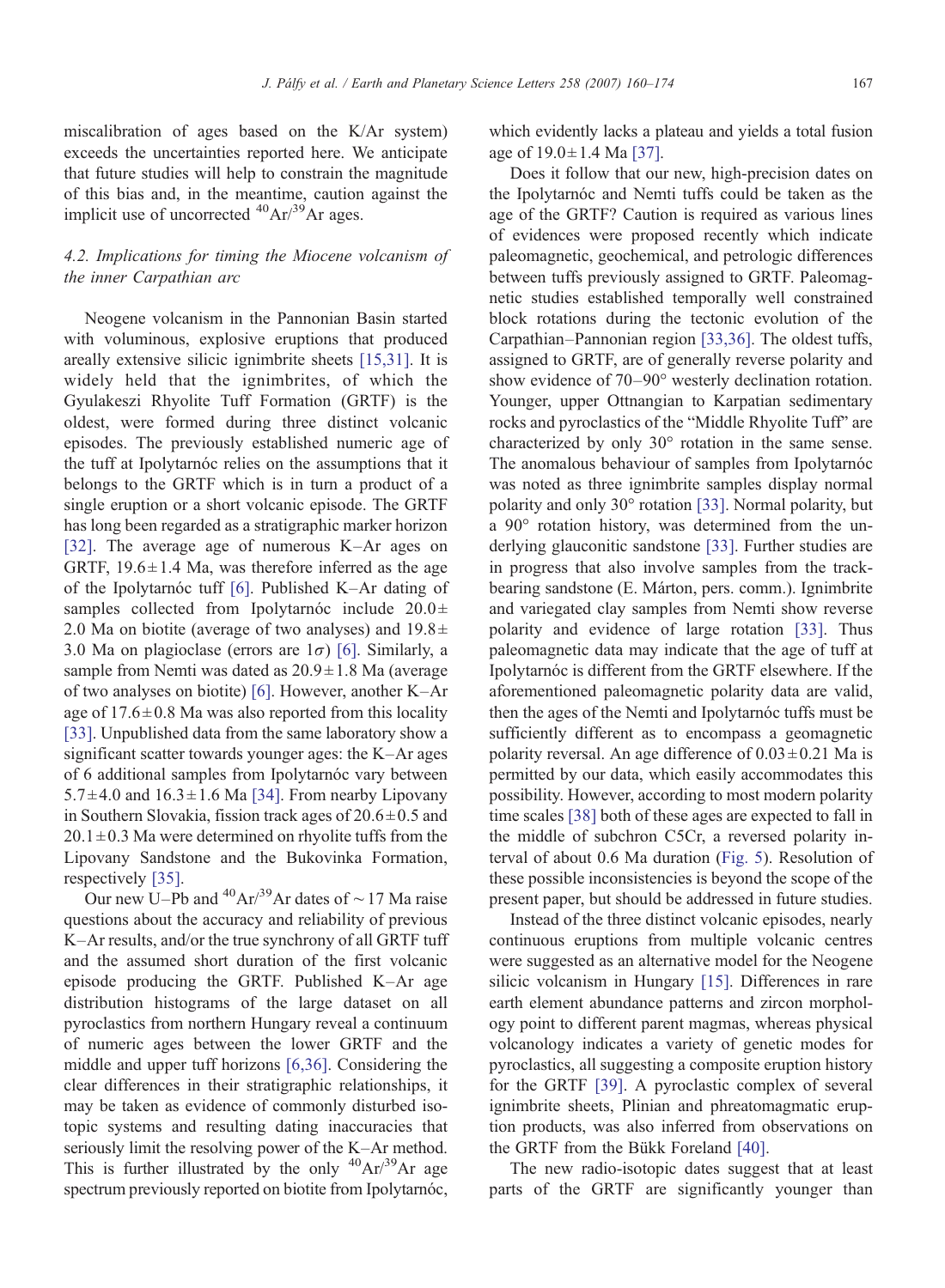<span id="page-8-0"></span>previously thought. If some of the reported K–Ar ages are accurate, then a complex and prolonged eruption history can be hypothesized. Confirmation will require a more comprehensive set of new U–Pb or  $^{40}Ar^{39}Ar$ dates from different outcrop areas of the GRTF.

## 4.3. Implications for the Miocene time scale and correlation of depositional sequences and Paratethys stages

Although the dated pyroclastics were deposited in a terrestrial environment, they are bracketed by marine strata amenable to biostratigraphic dating. The new dates are thus useful for calibrating the Paratethys chronostratigraphic scale and also, to a lesser extent, the standard geological time scale.

The Pétervására Sandstone underlying the track– bearing sansdstone yielded a diverse mollusk fauna of "Loibersdorf-type" that allows confident correlation with the Eggenburgian at its type area in the Austrian Molasse basin [\[13\]](#page-12-0). The youngest marine nannoplankton, derived from only a few meters below the footprint-bearing sansdstone, is assigned to the NN3 zone [\[41\]](#page-13-0). Similarly, the uppermost part of the Lipovany Formation at a nearby

Slovak locality contained Sphenolithus belemnos, whose first appearance defines the base of NN3 zone [\[42\].](#page-13-0)

Because strata of the younger marine sedimentary cycle are not preserved at Ipolytarnóc, an upper biostratigraphic bracket can only be inferred from elsewhere in the region. In Hungary, the oldest marine fossils above the coal-bearing Salgótarján Formation occur in the Rzehakia beds (Kazár Member of Egyházasgerge Formation). Apart from the endemic bivalves, nannoplankton including Sphenolithus heteromorphus (but not *S. belemnos*) also occur, indicating the NN4 zone [\[16\].](#page-12-0) The same conclusion was reached from a study of the equivalent strata in Slovakia (Medokys Member) [\[42\]](#page-13-0). The *Rzehakia* horizon is widespread in the Central Paratethys and is thought to represent the latest Ottnangian [\[17\]](#page-12-0). In Slovakia, marine ingressions occurring within the Salgótarján Formation (Plachtince Member) yielded S. heteromorphus together with S. belemnos, indicating the top of the NN3 nannoplankton zone [\[42\].](#page-13-0) The dated tuff therefore appears correlative with the NN3 nannoplankton zone, and permits correlation with both the standard and the regional time scale. However, this correlation remains at odds with the

Age constraints



## GTS 2004 correlations [38]

Fig. 5. The radio-isotopic ages of the GRTF in the framework of chronostratigraphic correlation of the Early Miocene (after [\[38\]](#page-12-0)). Implied correlations with Paratethys chronostratigraphy, regional sequence stratigraphy, and mammalian biochronology are also shown. See text for discussion.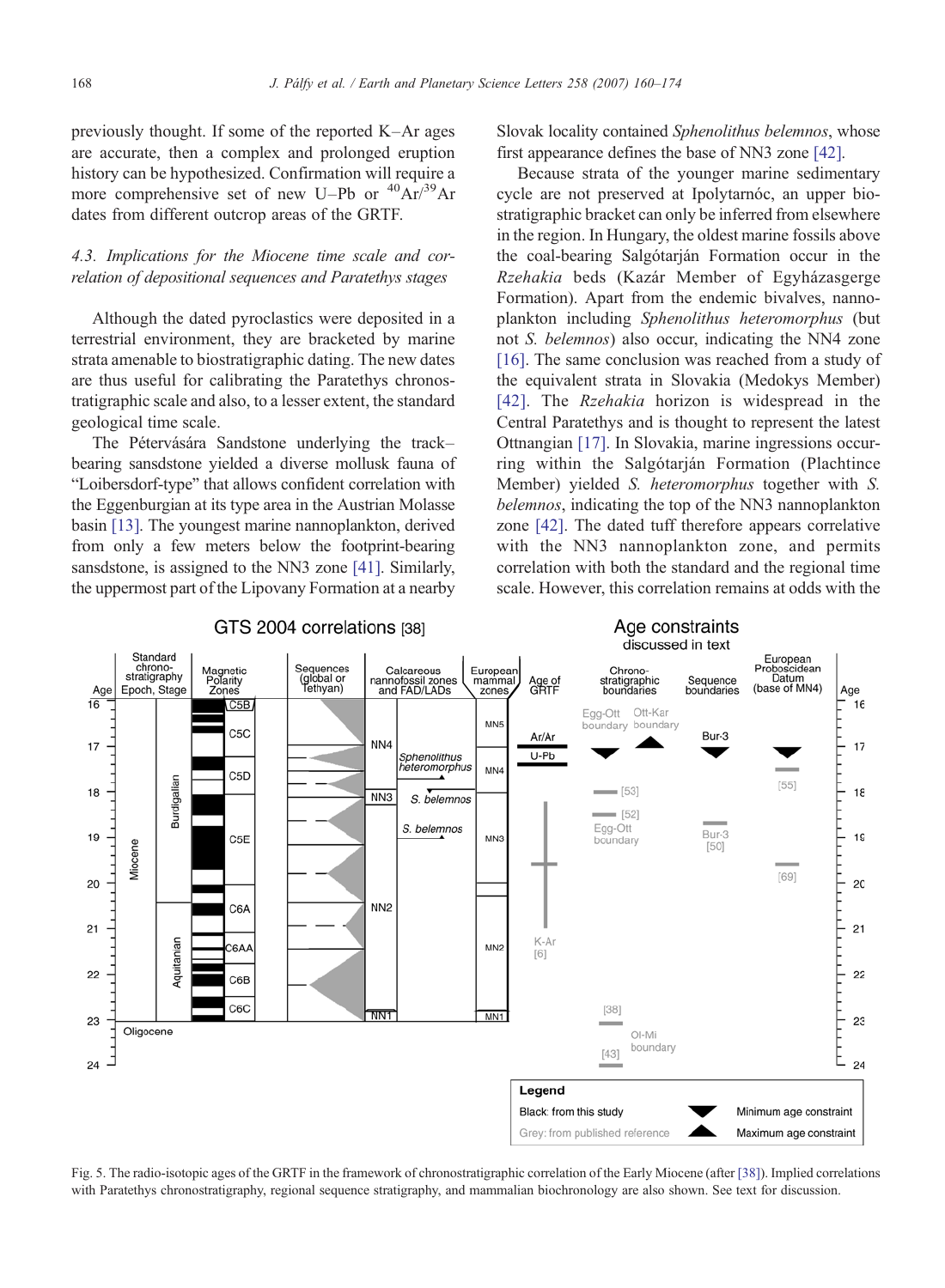numeric age of the tuff ([Fig. 5](#page-8-0)). In the biochronological framework of Central Paratethys stages, the age of the tuff cannot be older than late Eggenburgian or younger than late Ottnangian.

The numeric calibration of Early Miocene standard time scale, and the age of the Oligocene/Miocene boundary in particular, has been the subject of recent debate. The previously most widely used time scale (based on the FCs standard at 27.84 Ma) quotes 23.8 Ma for this epoch boundary [\[43\].](#page-13-0) This age recalculates to 24.0 Ma for comparison with the FCs age of 28.02 Ma [\[23\]](#page-12-0) employed herein. A proposed astronomical calibration suggests a  $-0.9$  Myr revision to 22.9 $\pm$ 0.1 Ma [\[44\]](#page-13-0). The most recent geological time scale provides an age of 23.03 Ma for this boundary [\[38\]](#page-12-0). Support for both the older [\[45\]](#page-13-0) and the younger [\[46\]](#page-13-0) boundary age has been presented. Our radioisotopic dates with nannoplankton biostratigraphic constraints may help resolve the controversy because the discrepancy, albeit somewhat dampened, propagates to the early Miocene part of the time scale. To the oldest relevant nannoplankton datum, the first occurrence (FO) of S. belemnos, an astronomically tuned age of 18.9 Ma [\[47\]](#page-13-0) was assigned versus 19.2 Ma in the earlier time scale [\[43\].](#page-13-0) For the last occurrence (LO) of this species, the same scales list 17.94 versus 18.3 Ma, whereas the FO of S. heteromorphus is determined as 17.70 versus 18.2 Ma. Clearly, our data compare more favourably with the younger ages of the astronomically calibrated scale. The apparent miscorrelation that arises from numeric calibration of the NN3 nannozone [\[38\]](#page-12-0) and the radio-isotopic ages of GRTF ([Fig. 5\)](#page-8-0) remains to be resolved.

The new dates also provide a calibration point for regional sequence stratigraphic schemes. Several attempts have been made to interpret the depositional sequences of basins in the Carpathian–Pannonian area [48–[50\]](#page-13-0) and to correlate them with the global sequence charts [\[51\].](#page-13-0) The Miocene 3rd order depositional cycles resulted from an interplay of regional tectonic and global eustatic forcing. Although the Eggenburgian– Ottnangian cycle is broadly correlated to the global TB2.1 cycle, the reconstructed Late Eggenburgian sea level drop is a local phenomenon that records the overprint of regional tectonics [\[49\].](#page-13-0) Thus, in the North Pannonian Basin a regional unconformity (Bur-3) is recognized at the Eggerburgian–Ottnangian boundary, which is within the falling stage of the TB2.1 cycle and does not appear to correspond to any globally observed sequence boundary [\[50\]](#page-13-0).

At this time in the Central Paratethys basin, a short interval of isolation was also recognized [\[42,50\]](#page-13-0) which corresponded to increased continental communication (the establishment of the "Gomphotherium landbridge"

[\[52\]](#page-13-0)) that allowed rapid westward migration of mammals of African origin into Europe (see Section 4.4).

Locally at Ipolytarnóc, we equate the Bur-3 sequence boundary with the erosional base of the basal conglomerate of the Zagyvapálfalva Formation, immediately below the track-bearing sandstone. Therefore, the 17.0 Ma  $^{40}Ar/^{39}Ar$  age of the GRTF provides a close minimum estimate for the age of this unconformity that may locally represent a hiatus of significant duration. (Note that the age of the Bur-3 was previously estimated at 18.7 Ma [\[50\]](#page-13-0)).

Following deposition of the largely continental Salgótarján Formation, the latest Ottnangian–Karpatian marine transgression is correlated to the global TB2.2 sequence whose lower boundary was dated as 17.5 Ma [\[51\]](#page-13-0). Accepting this correlation would require a revision of the age of this global sequence boundary towards younger ages, in the same sense as suggested by the most recent global chronostratigraphic scale [\[38\].](#page-12-0)

Lastly, the obtained radioisotopic dates are useful for calibrating the Eggenburgian–Ottnangian stage boundary within the Central Paratethys chronostratigraphy. In Hungary the GRTF has been conventionally regarded as the base of Ottnangian [\[6\].](#page-12-0) Commonly accepted age estimates for this stage boundary are 18.5 Ma [\[52\]](#page-13-0) or 18.0 Ma [\[53\]](#page-13-0). It appears that the true age of this boundary is somewhat younger and falls between 17.4 and 17.0 Ma.

## 4.4. Implications for mammalian evolution and migration: the age of the Proboscidean Datum and correlation of MN zones

The Early Miocene is a critical interval for dispersal of mammals of African origin in Europe, following the initial establishment of a landbridge between the Afro-Arabian and Eurasian plates [\[54\]](#page-13-0). The most remarkable event is the dispersal of proboscideans recognized as the Proboscidean Datum [\[55\].](#page-13-0) This term was originally coined on the basis of a claim that the extension of this African group into Eurasia was a synchronous event. Multiple lineages of proboscideans extended their ranges into Europe at or near the Proboscidean Datum, including the mammutid Zygolophodon, the mastodont Gomphotherium and the deinothere Deinotherium [\[56\]](#page-13-0). Based on the first such finds from Portugal, the Proboscidean Datum was originally dated as 17.5 Ma [\[55\]](#page-13-0), but later studies proposed a more prolonged migration event rather than a sharp datum [\[54\]](#page-13-0). In the Neogene mammal biochronologic scheme for Europe, the first occurrence of proboscideans was originally used to define the base of the MN4 zone [\[57,58\].](#page-13-0) Alternative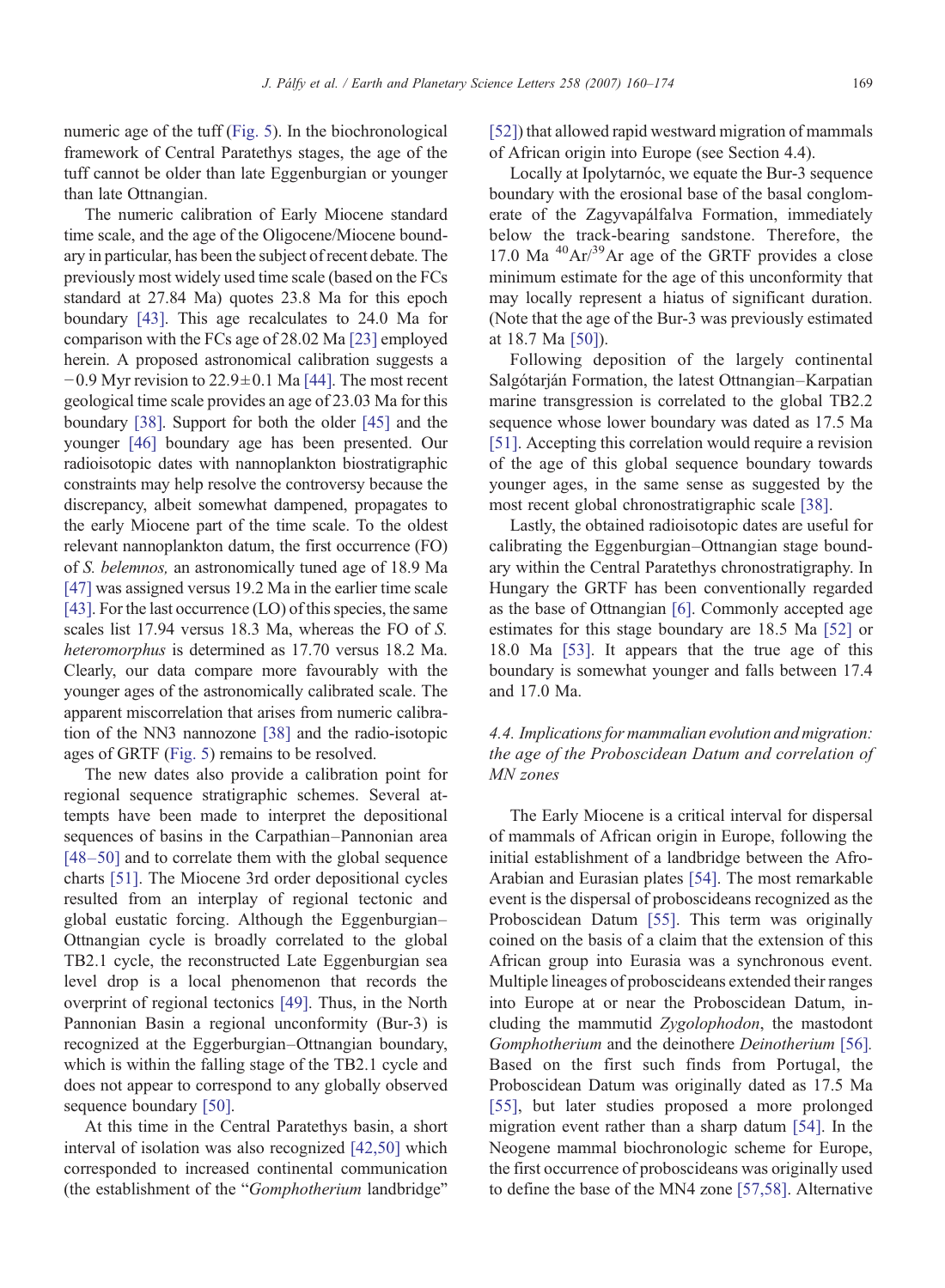interpretations identified it as the base of subzone MN3b [\[59\],](#page-13-0) or distinguished the FOD of Gomphotherium marking the base of MN3 zone from the FOD of Pro-deinotherium indicating MN4 [\[60\]](#page-13-0). Most recently, the European Proboscidean Datum was correlated with MN4 zone [\[58\],](#page-13-0) which in turn was assigned a numeric age between 18.0 and 17.0 Ma, correlative of the Central Paratethyan Ottnangian and lowermost Karpathian stages [\[61\].](#page-13-0) Our results confirm correlation of the European Proboscidean Datum with the MN4 zone.

The validity of a single Old World Proboscidean Datum has been called into question by a number of authors based on the assumption that a landbridge that facilitated proboscidean extension from Africa to South Asia likely preceded the "Gomphotherium landbridge" that accommodated their extension into Europe by as much as several million years [\[54,62](#page-13-0)–64]. New evidence on an earlier Proboscidean Datum in South Asia includes the first occurrence of proboscideans in the late Oligocene at Dera Bugti in Baluchistan, western Pakistan [\[65\]](#page-13-0). The first occurrence of proboscideans in the Zinda Pir Dome of the Sulaiman Range, also in Pakistan, was recently dated as either latest Oligocene (correlative with Chron 8n,  $>26$  Ma), or earliest Miocene (correlative with Chron 6Bn,  $\leq$ 23 Ma) [\[66\].](#page-13-0) Mammalian biochronologic correlation between the Zinda Pir Dome and Dera Bugti faunas support the older, late Oligocene age of the Baluchistan faunas. As a result, the Proboscidea have been demonstrated to first occur much earlier in South Asia than in Europe. Recent discovery of a diverse proboscidean assemblage at Chilga, in northwestern Ethiopia, provides important new data on both the geographic source and chronology of ancestors of first occurring Eurasian proboscideans. The Chilga section yielded an <sup>40</sup>Ar/<sup>39</sup>Ar age of 27.36 $\pm$ 0.11 Ma and is magnetostratigraphically correlated with Chron C9n (27.972–27.027 Ma) [\[67,68\].](#page-13-0) The proboscidean fauna is diverse and includes the most primitive known members of the Deinotheridae (Chilgatherium harrisi), Mammutidae (Palaeomastodon A and B), and Gomphotheriidae (Gomphotherium sp.) In addition, the Chilga faunas lack any evidence of Eurasian immigrants suggesting that a Late Oligocene– Early Miocene faunal exchange had not yet occurred. The South Asian data from Pakistan together with the Chilga fauna support a South Asian Proboscidean Datum within the Late Oligocene between 27 and 23 Ma.

Although Ipolytarnóc and the 19.6 Ma average age of the GRTF was previously used in arguments for an older date of the European Proboscidean Datum [\[54\],](#page-13-0) the existence of proboscidean tracks were disputed [\[69\].](#page-14-0)

Nevertheless, body fossils are known from the Zagyvapálfalva Formation, below the GRTF, from two localities. Teeth and tusks of Gomphotherium angustidens were collected at Nemti and Prodeinotherium hungar-icum occurs near Salgótarján [\[70\]](#page-14-0). The fossils at Nemti were found below the dated tuff, hence our  $^{40}Ar^{39}Ar$  age provides a minimum age constraint for the Proboscidean Datum and the lower limit of the MN4 zone. As the  ${}^{40}Ar/{}^{39}Ar$  ages from the two localities (Nemti and Ipolytarnóc) are indistinguishable, the likelihood that the track-bearing sandstone at Ipolytarnóc is marginally older, and hence predates the European Proboscidean Datum, remains small. Alternatively, it is more probable that proboscideans may have already lived in the area but did not frequent this site on the ancient riverbank. Similarly, a modern study in Africa found elephant tracks extremely rare at certain sites near bodies of water [\[71\].](#page-14-0)

Previously only single European localities were radio-isotopically dated from both the MN3 and MN4 zones [\[53\].](#page-13-0) At Beaulieu (France), basalts  $^{40}Ar/^{39}Ar$ dated as  $17.5 \pm 0.3$  Ma are contemporaneous with fossiliferous sediments that yielded the youngest assemblage where proboscideans and modern cricetids are still absent, assigned to the top of the MN3 zone [\[72\].](#page-14-0) (Note that comparison of our results with the date for Beaulieu is somewhat tenuous, as the latter is based on the Caplongue Hb standard (H. Maluski, written communication, 2004) which has not been intercalibrated with FCs standard to our knowledge.) In the coal mine at Belchatów (Poland), lacustrine sediments contain a rich small mammal assemblage together with G. angusti-dens, indicating the MN4 zone [\[73\]](#page-14-0). The horizon is bracketed by tuff layers that yielded average fission track ages of  $17.3 \pm 0.4$  and  $17.0 \pm 0.7$  Ma, respectively [\[74\].](#page-14-0) The dates presented here are in agreement with the Beaulieu and Belchatów dates and help establish a more tightly constrained lower age limit of the MN4 zone at 17.4 Ma. Previous correlation schemes suggested a somewhat older age of 18.0 Ma [\[53,75\]](#page-13-0) or a younger age of 16.6 Ma [\[60\].](#page-13-0)

The frequently cited argument that Ipolytarnóc yields the oldest European proboscidean record should be abandoned, as it was based on the now disputed presence of proboscidean tracks and an inferred average age of the tuff that is too old by more than 2 Ma. Yet the date from Nemti is useful for correlating early proboscidean faunas of the MN4 zone in Europe and assist in reaffirming the significant diachroneity of the European and South Asian Proboscidean Datums. Our data remains compatible with the originally proposed ∼17.5 Ma age of the European Proboscidean Datum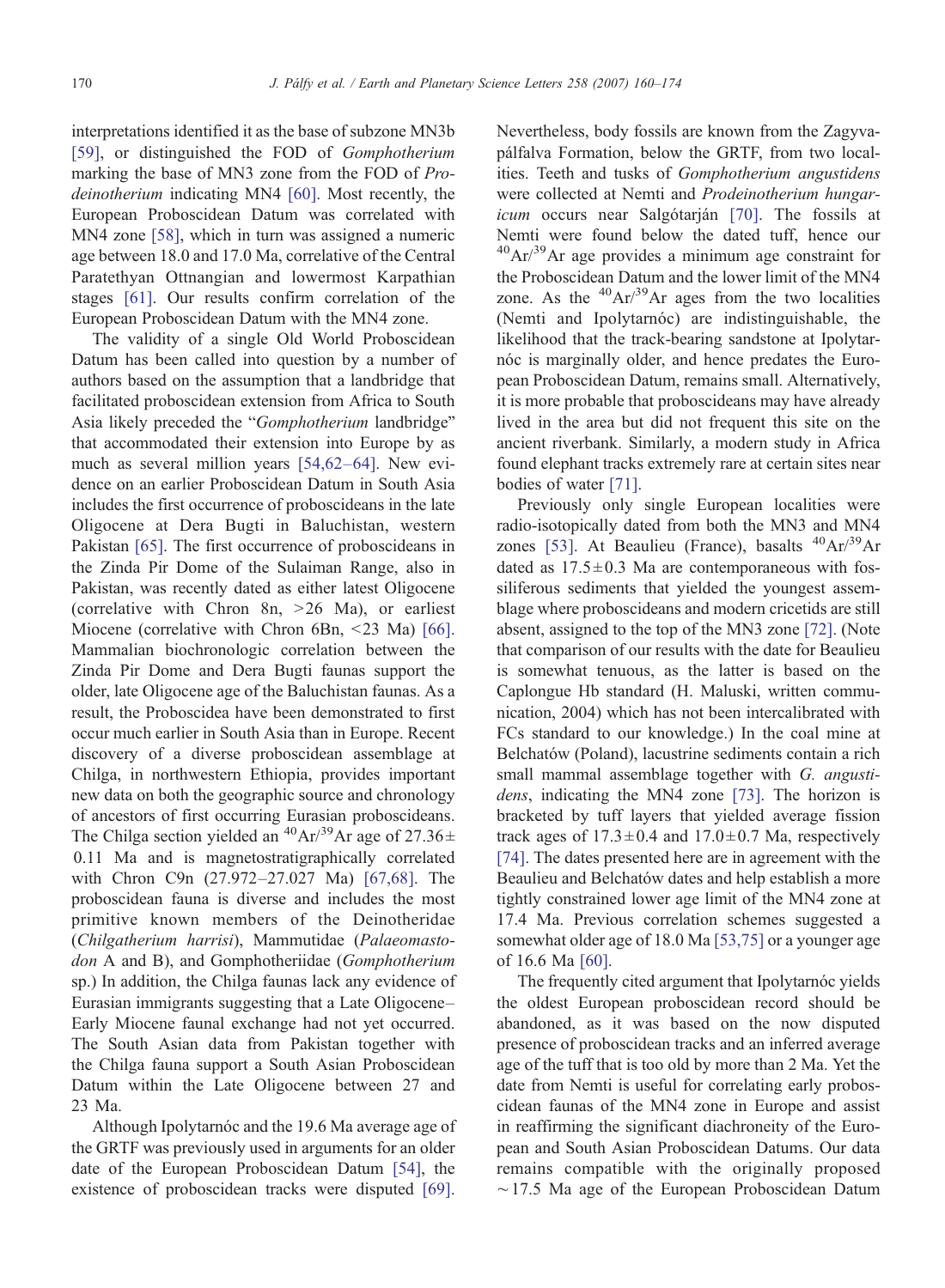<span id="page-11-0"></span>[\[55\]](#page-13-0) and suggest that proboscideans probably migrated from Africa into Europe significantly later than into South Asia [\[54,76\]](#page-13-0). The Hungarian faunas are now the most precisely and accurately dated among the European faunas that contain early occurring proboscideans correlated with the MN4 zone.

## 5. Conclusions

- (1) We obtained a single-crystal zircon U–Pb age of  $17.42 \pm 0.04$  Ma and a laser-fusion plagioclase  $^{40}Ar^{39}Ar$  age of 17.02 ± 0.14 Ma from the Gyulakeszi Rhyolite Tuff Formation (GRTF). These dates are regarded as the age of an exceptional Early Miocene fossil track site and plant assemblage that was preserved by the emplacement of the ignimbrite. Our results demonstrate that single-crystal U–Pb dating has advanced to become a powerful tool for high-precision age determination of zircons as young as Neogene.
- (2) We also obtained an  $^{40}Ar^{39}Ar$  age of  $16.99\pm$ 0.16 Ma from an equivalent rhyolite tuff near Nemti, where the underlying variegated clay yielded early proboscidean remains assigned to the MN4 mammal zone.
- (3) The difference of  $0.40 \pm 0.15$  Ma between the Ipolytarnóc U–Pb and <sup>40</sup>Ar/<sup>39</sup>Ar ages is explained by the combined effects of possible pre-eruptive residence time of zircon and the inaccurately known <sup>40</sup>K decay constant that causes a  $1-2\%$  bias when  ${}^{40}Ar/{}^{39}Ar$  and U–Pb ages are compared.
- (4) The previously accepted  $19.6 \pm 1.4$  Ma age for the Ipolytarnóc tuff, based on an average K–Ar age for the GRTF, is significantly revised and superseded by our dating results.
- (5) Further dating is needed to ascertain whether the ages reported here are representative for the entire GRTF or they correspond to younger eruptions of a volcanic episode that was more prolonged than previously thought.
- (6) Published marine biostratigraphic data allow correlation of the Ipolytarnóc track-bearing sandstone with the upper part of NN3 nannoplantkton zone. Together with the radio-isotopic ages, they suggest correlation with the Ottnangian. Conventional correlation with the base of Ottnangian therefore needs reconsideration.
- (7) The regional Bur-3 unconformity below the track bearing sandstone is likely to represent a hiatus of significant duration, whereas deposition of the continental Salgótarján Formation that overlies the GRTF was rapid.
- (8) Our data support the recently suggested astronomical calibration of the Early Miocene time scale that revised the previous scales towards younger ages.
- (9) The  $16.99 \pm 0.16$  Ma  $^{40}Ar^{39}Ar$  age of GRTF at Nemti provides a reliable correlation of MN4 mammal zone with the numeric time scale, as the dated tuff overlies terrestrial deposits that yielded G. angustidens. This date provides a key minimum constraint for the age of the European Proboscidean Datum, the migration event of proboscideans from Africa to Europe through the emerging "Gomphotherium landbridge". Contrary to suggestions for a significantly earlier European datum, it appears that the originally suggested age of c. 17.5 Ma is realistic.
- (10) Our age for the European Proboscidean Datum reaffirms that it is substantially younger than the South Asian Proboscidean Datum, and that the previously implied Eurasian synchroneity of the exit of proboscideans from Africa should be set aside.

## Acknowledgements

Sampling at Ipolytarnóc was made possible by the kind assistance of I. Szarvas and permission from the Bükk National Park. K. Balogh, L. Hably, Sz. Harangi, and E. Márton provided access to literature and helped to shape our views through thoughtful discussions. F. Rögl commented on an early version of the manuscript. Exchange visits of JP and RM were supported by a US-Hungarian Science and Technology Joint Fund project. JP acknowledges support from a Bolyai Fellowship of the Hungarian Academy of Sciences. RLB, LK and PRR would like to thank the National Geographic Society for supporting field work at Ipolytarnóc that resulted in collecting the samples for  ${}^{40}Ar/{}^{39}Ar$  dating. Constructive comments from three anonymous reviewers helped improve the manuscript.

## References

- [1] L. Kordos, Lábnyomok az ipolytarnóci alsó-miocén korú homokkőben (Footprints in Lower Miocene sandstone at Ipolytarnóc, N Hungary), Geol. Hung., Ser. Palaeontol. 46 (1985) 257–415.
- [2] L. Bartkó, Ipolytarnóc földtani vázlata (Geology of Ipolytarnóc), Geol. Hung., Ser. Palaeontol. 44 (1985) 11–71.
- [3] L. Hably, Ipolytarnóc alsó-miocén korú flórája (Early Miocene plant fossils from Ipolytarnóc, N Hungary), Geol. Hung., Ser. Palaeontol. 45 (1985) 73–255.
- [4] J. Tuzson, A Tarnóczi kövült fa (Pinus tarnócziensis n. sp.) (Der Fossile Baustamm bei Tarnócz (Pinus tarnócziensis n. sp.)), Termr. Füz. 24 (1901) 273–316.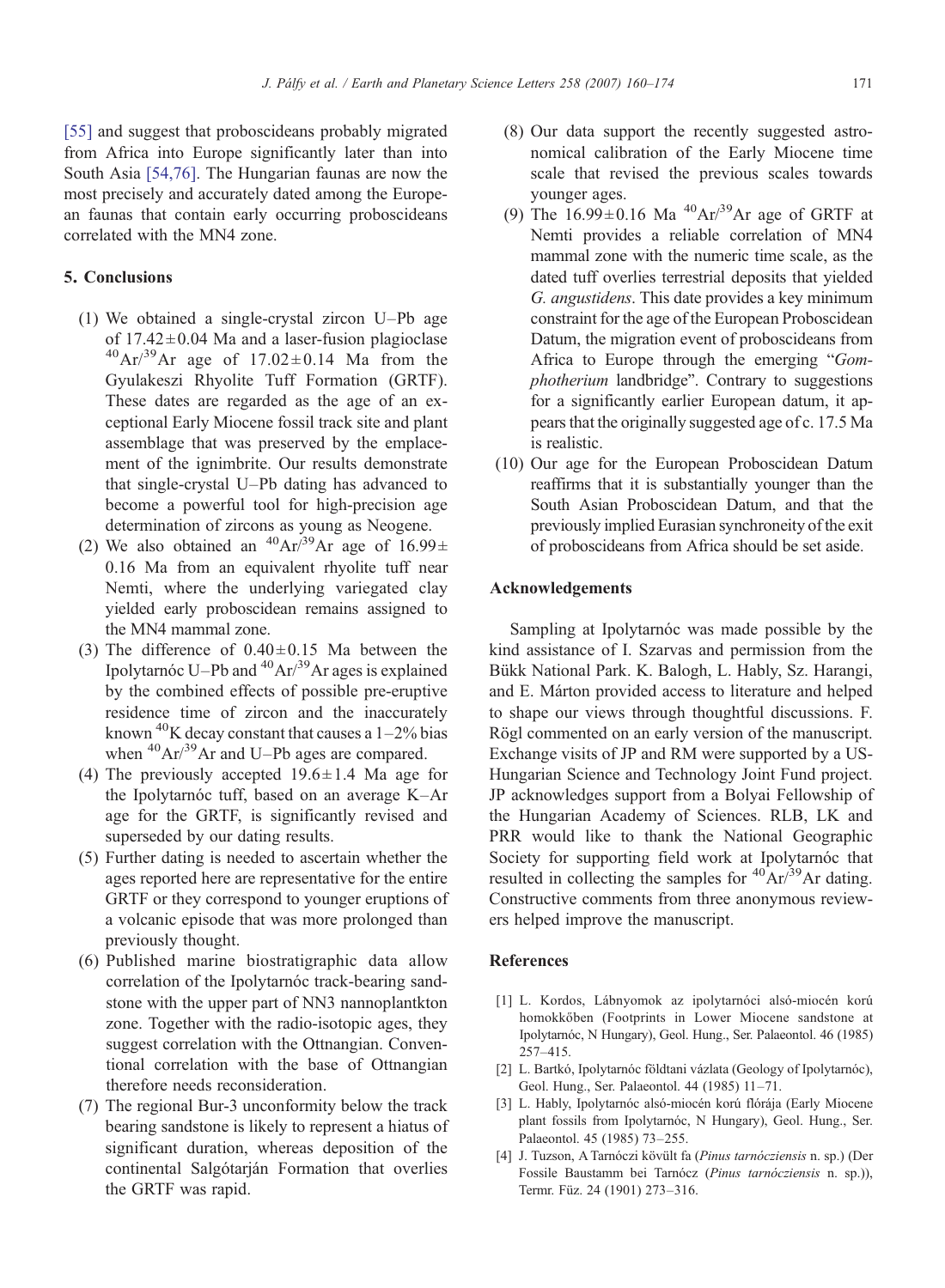- <span id="page-12-0"></span>[5] G. Hámor, A nógrád-cserháti kutatási terület földtani viszonyai (Geology of the Nógrád–Cserhát area), Geol. Hung., Ser. Geol. 22 (1985) 1–307.
- [6] G. Hámor, L. Ravasz-Baranyai, K. Balogh, E. Árva-Sós, K/Ar dating of pyroclastic rocks in Hungary, Annales Géologiques des Pays Helléniques Tome hors série, 1979, pp. 491–500.
- [7] L. Csontos, A. Nagymarosy, F. Horváth, M. Kovač, Tertiary evolution of the Intra-Carpathian area: a model, Tectonophysics 208 (1992) 221–241.
- [8] F. Rögl, Mediterranean and Paratethys. Facts and hypotheses of an Oligocene to Miocene paleogeography (short overview), Geol. Carpath. 50 (1999) 339–349.
- [9] O. Sztanó, G. Tari, Early Miocene basin evolution in Northern Hungary — tectonics and eustasy, Tectonophysics 226 (1993) 485–502.
- [10] G. Tari, T. Báldi, M. Báldi-Beke, Paleogene retroarc flexural basin beneath the Neogene Pannonian Basin — a geodynamic model, Tectonophysics 226 (1993) 433–455.
- [11] T. Báldi, Mid-Tertiary Stratigraphy and Paleogeographic Evolution of Hungary, Akadémiai Kiadó, Budapest, 1986, 201 pp.
- [12] F. Steininger, R.L. Bernor, V. Fahlbusch, European Neogene marine/continental chronologic correlations, in: E.H. Lindsay, V. Fahlbusch, P. Mein (Eds.), European Neogene Mammal Chronology, NATO ASI Series (A), vol. 180, Plenum Press, New York, 1990, pp. 15–46.
- [13] I. Csepreghyné Meznerics, Az ipolytarnóci burdigalai fauna (Die burdigalische Fauna von Ipolytarnóc), Földt. Közlöny (Bull. Hung. Geol. Soc.) 97 (1967) 177–185.
- [14] A. Koch, Tarnócz Nógrád megyében mint kövült czápafogaknak új gazdag lelőhelye (Tarnóc in Nógrád County as a rich, new locality of fossil shark teeth), Földt. Közlöny (Bull. Hung. Geol. Soc.) 33 (1903) 22–44.
- [15] S. Harangi, Neogene to Quaternary volcanism of the Carpathian– Pannonian Region: a review, Acta Geol. Hung. 44 (2001) 223–258.
- [16] M. Horváth, A. Nagymarosy, On the age of the Rzehakia-Beds and Garáb Schlier based on foraminifera and nannoplankton investigations, Annales Universitatis Scientiarum Budapestinensis de Rolando Eötvös Nominatae, Sect. Geol. 20 (1978) 3–21.
- [17] K. Holcova, Foraminifera and calcareous nannoplankton from the "Rzehakia (Oncophora) Beds" in the Central Paratethys, Neues Jahrb. Geol. Paläontol. Abh. 220 (2001) 189–223.
- [18] D. Vass, Litostratigrafia Západných Karpát: neogén a budínsky paleogén (Lithostratigraphy of Western Carpathians: Neogene and Buda Paleogene), Štátny geologický ústav Dionýza Štúra, Bratislava, 2002, 202 pp.
- [19] R. Mundil, I. Metcalfe, K.R. Ludwig, P.R. Renne, F. Oberli, R.S. Nicoll, Timing of the Permian–Triassic biotic crisis: implications from new zircon U/Pb age data (and their limitations), Earth Planet. Sci. Lett. 187 (2001) 131–145.
- [20] K.R. Ludwig, On the treatment of concordant uranium–lead ages, Geochim. Cosmochim. Acta 62 (1998) 665–676.
- [21] O. Bachmann, F. Oberli, M.A. Dungan, M. Meier, R. Mundil, H. Fischer,  $^{40}Ar/^{39}Ar$  and U–Pb dating of the Fish Canyon magmatic system, San Juan Volcanic field, Colorado: evidence for an extended crystallization history, Chem. Geol. 236 (2007) 134–166.
- [22] U. Schärer, The effect of initial  $^{230}$ Th disequilibrium on young U–Pb ages; the Makalu case, Himalaya, Earth Planet. Sci. Lett. 67 (1984) 191–204.
- [23] P.R. Renne, C.C. Swisher, A.L. Deino, D.B. Karner, T.L. Owens, D.J. DePaolo, Intercalibration of standards, absolute ages an uncertainties in <sup>40</sup>Ar/<sup>39</sup>Ar dating, Chem. Geol. 145 (1998) 117-152.
- [24] R.H. Steiger, E. Jäger, Subcommission on geochronology: convention on the use of decay constants in geo- and cosmochronology, Earth Planet. Sci. Lett. 36 (1977) 359–362.
- [25] D. York, Least squares fitting of a straight line with correlated errors, Earth Planet. Sci. Lett. 5 (1969) 320–324.
- [26] N.F. Goldsmith, J. Martinell, G. Demarco, M. Bohn-Havas, D.T. Dockery, Sr-isotopic calibration of Cenozoic bivalvia and Early Miocene migrations: Eurasian Carnivores to Africa (the Hazeva Formation, Israel) and African gazelles and proboscidia to Ipolytarnoc, Hungary, Newsl. Stratigr. 31 (1994) 167–183.
- [27] K. Min, R. Mundil, P. Renne, K.R. Ludwig, A test for systematic errors in 40Ar/39Ar geochronology through comparison with U–Pb analysis of a 1.1 Ga rhyolite, Geochim. Cosmochim. Acta 64 (2000) 73–98.
- [28] M.D. Schmitz, S.A. Bowring, U-Pb zircon and titanite systematics of the Fish Canyon Tuff: an assessment of high-precision U–Pb geochronology and its application to young volcanic rocks, Geochim. Cosmochim. Acta 65 (2001) 2571–2587.
- [29] S.J.A. Brown, I.R. Fletcher, SHRIMP U–Pb dating of the preeruption growth history of zircons from the 340 ka Whakamaru Ignimbrite, New Zealand: Evidence for  $>$  250 k.y. magma residence times, Geology 27 (1999) 1035–1038.
- [30] M.R. Reid, C.D. Coath, T.M. Harrison, K.D. McKeegan, Prolonged residence times for the youngest rhyolites associated with Long Valley Caldera:  $^{230}$ Th $^{238}$ U ion microprobe dating of young zircons, Earth Planet. Sci. Lett. 150 (1997) 27–39.
- [31] Z. Pécskay, J. Lexa, A. Szakács, K. Balogh, I. Seghedi, V. Konečny, M. Kovács, E. Márton, M. Kaličiak, V. Székyné-Fux, T. Póka, P. Gyarmati, O. Edelstein, E. Rosu, B. Žec, Space and time distribution of Neogene–Quaternary volcanism in the Carpatho–Pannonian Region, Acta Vulcanol. 7 (1995) 15–28.
- [32] J. Noszky, A magyar középhegység ÉK-i részének oligocén– miocén rétegei II. A miocén (Die oligocen–miocen Bildungen in dem n.o. Teile des ungarischen Mittelgebirges: II. Miocen), Ann. Mus. Natl. Hung. 27 (1930) 159–204.
- [33] E. Márton, P. Márton, Large scale rotations in North Hungary during the Neogene as indicated by paleomagnetic data, in: A. Morris, D.H. Tarling (Eds.), Paleomagnetism and Tectonics of the Mediterranean Region, Geological Society of London, Special Publication, vol. 105, Geological Society, London, 1996, pp. 153–173.
- [34] K. Balogh, A K/Ar földtani kormeghatározási módszer hazai bevezetése és alkalmazásának eredményei (First results from introducing the K/Ar geological dating method in Hungary), Candidate of Science Dissertation, Hungarian Academy of Sciences, 1984, 104 pp.
- [35] I. Repčok, Vek niektorých vulkanitov Krupinskej planiny, Burdy a Cerovej vrchoviny metódou stôp po štiepení uránu (Age of some Krupinská planina, Burda and Cerová vrchovina volcanic rocks by the fission track method), Geol. Pr., Správy 86 (1987) 173–177.
- [36] E. Márton, Z. Pécskay, Complex evaluation of paleomagnetic and K/Ar isotope data of the Miocene ignimbritic volcanics in the Bükk Foreland, Hungary, Acta Geol. Hung. 41 (1998) 467–476.
- [37] G. Hámor, L. Ravasz-Baranyai, J. Halmai, K. Balogh, E. Árva-Sós, Dating of acid and intermediate volcanic activity in Hungary, Magy. Áll. Földt. Intéz. Évkv. (Ann. Hung. Geol. Inst.) 70 (1987) 149–154.
- [38] L. Lourens, F. Hilgen, N.J. Shackleton, J. Laskar, D. Wilson, The Neogene period, in: F.M. Gradstein, J.G. Ogg, A.B. Smith (Eds.), A Geologic Time Scale 2004, Cambridge University Press, Cambridge, 2004, pp. 409–440.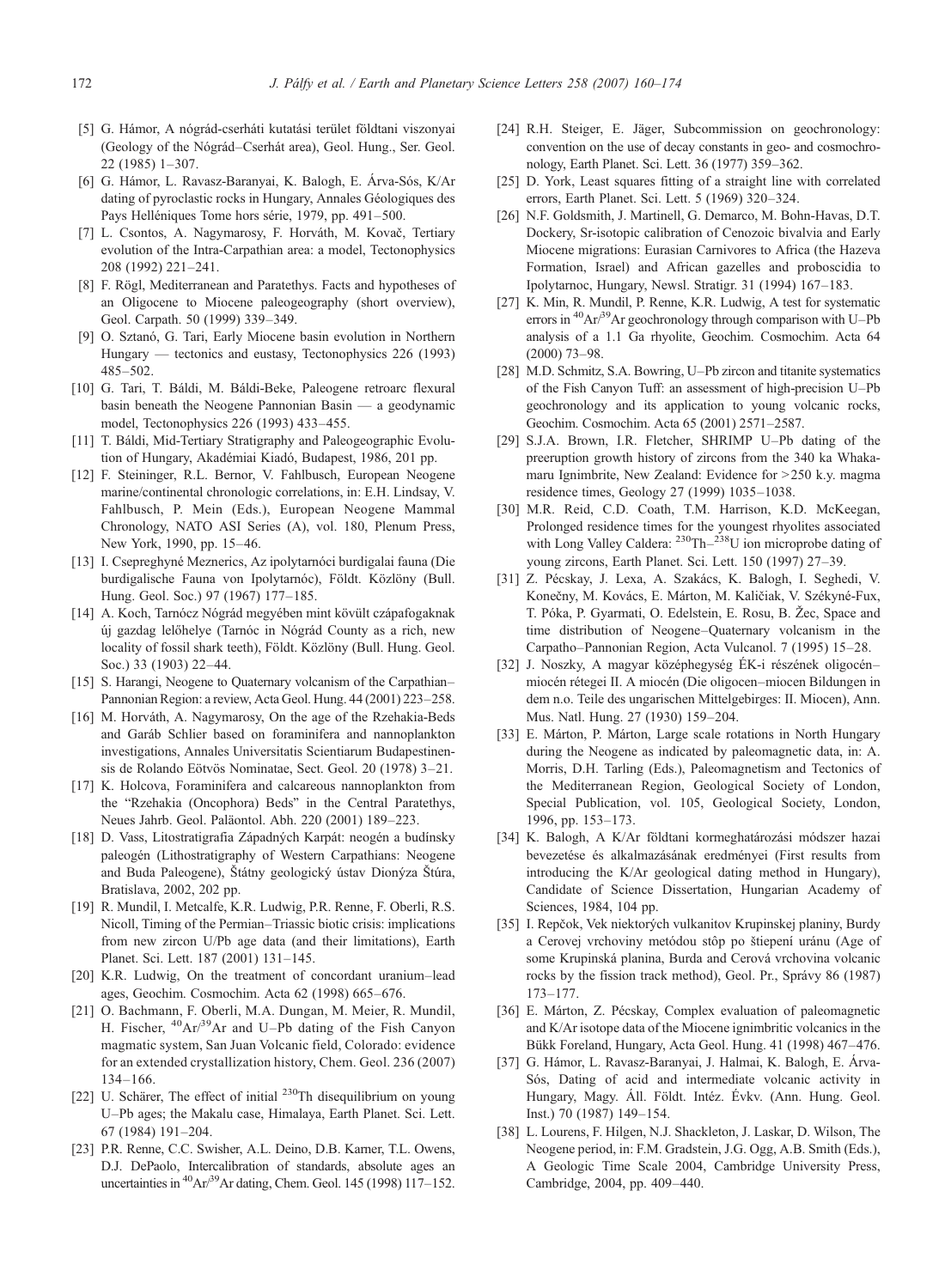- 
- <span id="page-13-0"></span>[39] I.C. Oláh, S. Harangi, Does a unique "Lower Rhyolite Tuff Horizon" exist in the Pannonian Basin? Vijesti Hrvat. Geol. Drus. 37 (2000) 93–94.
- [40] A. Szakács, T. Zelenka, E. Márton, Z. Pécskay, T. Póka, I. Seghedi, Miocene acidic explosive volcanism in the Bükk Foreland, Hungary: identifying eruptive sequences and searching for source locations, Acta Geol. Hung. 41 (1998) 413–435.
- [41] A. Nagymarosy, P. Müller, Biostratigraphical aspects of the Neogene in the Pannonian basin, in: L. Royden, F. Horváth (Eds.), The Pannonian Basin. A Study in Basin Evolution, A.A.P.G. Memoir, vol. 45, 1988, pp. 69–77.
- [42] K. Holcova, New methods in foraminiferal and calcareous nannoplankton analysis and evolution of Oligocene and Miocene basins of the Southern Slovakia, Slovak Geol. Mag. 7 (2001) 19–41.
- [43] W.A. Berggren, D.V. Kent, C.C. Swisher, M.-P. Aubry, A revised Cenozoic geochronology and chronostratigraphy, in: W.A. Berggren, D.V. Kent, M.-P. Aubry, J. Hardenbol (Eds.), Geochronology, Time Scales and Global Stratigraphic Correlation, SEPM Special Publication, vol. 54, 1995, pp. 129–212.
- [44] N.J. Shackleton, M.A. Hall, I. Raffi, L. Tauxe, J. Zachos, Astronomical calibration age for the Oligocene–Miocene boundary, Geology 28 (2000) 447–450.
- [45] G.S. Wilson, M. Lavelle, W.C. McIntosh, A.P. Roberts, D.M. Harwood, D.K. Watkins, G. Villa, S.M. Bohaty, C.R. Fielding, F. Florindo, L. Sagnotti, T.R. Naish, R.P. Scherer, K.L. Verosub, Integrated chronostratigraphic calibration of the Oligocene– Miocene boundary at  $24.0 \pm 0.1$  Ma from the CRP-2A drill core, Ross Sea, Antarctica, Geology 30 (2002) 1043–1046.
- [46] J.E.T. Channell, S. Galeotti, E.E. Martin, K. Billups, H.D. Scher, J.S. Stoner, Eocene to Miocene magnetostratigraphy, biostratigraphy, and chemostratigraphy at ODP Site 1090 (sub-Antarctic South Atlantic), Geol. Soc. Amer. Bull. 115 (2003) 607–623.
- [47] N.J. Shackleton, S.J. Crowhurst, G.P. Weedon, J. Laskar, Astronomical calibration of Oligocene–Miocene time, Philos. Trans. R. Soc. Lond. Ser. A 357 (1999) 1907–1929.
- [48] M. Kováč, A. Nagymarosy, K. Holcová, N. Hudáčková, A. Zlinská, Paleogeography, paleoecology and eustacy: Miocene 3rd order cycles of relative sea-level changes in the Western Carpathian– North Pannonian basins, Acta Geol. Hung. 44 (2001) 1–46.
- [49] D. Vass, Odraz globálnych zmien morskej hladiny na severnom okraji mad'arského paleogénu vo fil'akovskej a v novohradskej panve (Global sea level changes reflected on the northern margin of the Hungarian Paleogene—the Filakovo and Novohrad (Nograd) Lower Miocene Basin (South Slovakia)), Miner. Slov. 27 (1995) 193–206.
- [50] G. Vakarcs, J. Hardenbol, V.S. Abreu, P.R. Vail, P. Várnai, G. Tari, Oligocene–Middle Miocene depositional sequences of the central Paratethys and their correlation with regional stages, in: P.C. de Graciansky, T. Jacquin, M.B. Farley, P.R. Vail (Eds.), Mesozoic and Cenozoic Sequence Stratigraphy of European Basins, Society of Economic Paleontologists and Mineralogists Special Publication, vol. 60, 1998, pp. 209–231.
- [51] B.U. Haq, J. Hardenbol, P.R. Vail, Mesozoic and Cenozoic chronostratigraphy and cycles of sea level change, Spec. Publ. - Soc. Econ. Paleontol. Mineral. 42 (1988) 71–108.
- [52] F. Rögl, Palaeogeographic considerations for Mediterranean and Paratethys seaways (Oligocene to Miocene), Ann. Naturhist. Mus. Wien 99A (1998) 279–310.
- [53] F. Steininger, W.A. Berggren, D.V. Kent, R.L. Bernor, S. Sen, J. Agusti, Circum–Mediterranean Neogene (Miocene and Pliocene) marine-continental chronologic correlations of European mammal units, in: R.L. Bernor, V. Fahlbusch, H.-W. Mittmann

(Eds.), The Evolution of Western Eurasian Neogene Mammal Faunas, Columbia University Press, New York, 1996, pp. 7–46.

- [54] R.L. Bernor, M. Brunet, L. Ginsburg, P. Mein, M. Pickford, F. Rögl, S. Sen, F. Steininger, M. Thomas, A consideration of some major topics concerning Old World Miocene mammalian chronology, migrations and paleogeography, Geobios 20 (1987) 431–439.
- [55] W.A. Berggren, J.A. Van Couvering, The late Neogene: biostratigraphy, geochronology and paleoclimatology of the last 15 million years in marine and continental sequences, Palaeogeogr. Palaeoclimatol. Palaeoecol. 16 (1974) 1–216.
- [56] P. Tassy, The "Proboscidean Datum Event": how many proboscideans and how many events? in: E.H. Lindsay, V. Fahlbusch, P. Mein (Eds.), European Neogene Mammal Chronology, Plenum Press, New York, 1990, pp. 237–252.
- [57] P. Mein, Résultats du Groupe de Travail des Vertébrés, in: J. Senes (Ed.), Report on Activity of the RCMNS Working Groups, SAV, Bratislava, 1975, pp. 78–81.
- [58] P. Tassy, The earliest gomphotheres, in: J. Shoshani, P. Tassy (Eds.), The Proboscidea. Evolution and Palaeoecology of Elephants and Their Relatives, Oxford University Press, Oxford, 1996, pp. 89–91.
- [59] P. Mein, Updating of MN zones, in: E.H. Lindsay, V. Fahlbusch, P. Mein (Eds.), European Neogene Mammal Chronology, Plenum Press, New York, 1990, pp. 73–90.
- [60] J. Agusti, L. Cabrera, M. Garces, W. Krijgsman, O. Oms, J.M. Pares, A calibrated mammal scale for the Neogene of Western Europe. State of the art, Earth-Sci. Rev. 52 (2001) 247–260.
- [61] F. Steininger, Chronostratigraphy, Geochronology and Biochronology of the Miocene 'European Land Mammal Megazones' (ELMMZ) and the Miocene Mammal Zones (MN-Zones), in: G.E. Rössner, K. Heissig (Eds.), The Miocene Land Mammals of Europe, Verlag Dr. Friedrich Pfeil, München, 1999, pp. 9–24.
- [62] S.M. Raza, G.E. Meyer, Early Miocene geology and paleontology of the Bugti Hills, Pakistan, in: S.M.I. Shah, D. Pilbeam (Eds.), Contribution to the Geology of Siwaliks of Pakistan, Memoire of the Geological Survey of Pakistan, vol. 11, 1984, pp. 43–63.
- [63] P.J. Whybrow, Geological and faunal evidence from Arabia for mammal migrations between Asia and Africa during the Miocene, Cour. Forschungsinst. Senckenberg 69 (1984) 189–198.
- [64] J.C. Barry, N.M. Johnson, S.M. Raza, L.L. Jacobs, Neogene mammalian faunal change in southern Asia: correlations with climatic, tectonic and eustatic events, Geology 13 (1985) 637–640.
- [65] P.-O. Antoine, J.-L. Welcomme, L. Marivaux, I. Baloch, M. Bennami, P. Tassy, First record of Paleogene Elephantoidea (Mammalia, Proboscidea) from the Bugti Hills of Pakistan, J. Vertebr. Paleontol. 23 (2003) 977–980.
- [66] E.H. Lindsay, L.J. Flynn, I.U. Cheema, J.C. Barry, K. Downing, A.R. Rajpar, S.M. Raza, Will Downs and the Zinda Pir Dome, Palaeontol. Electronica 8 (19A) (2005) 1–18.
- [67] J. Kappelman, D.T. Rasmussen, W.J. Sanders, M. Feseha, T. Bown, P. Copeland, J. Crabaugh, J. Fleale, M. Glantz, A. Gordon, B. Jacobs, M. Maga, K. Muldoon, A. Pan, L. Pyne, B. Richmond, T. Ryan, E.R. Seiffert, S. Sen, L. Todd, M.C. Wiemann, A. Winkler, Oligocene mammals from Ethiopia and faunal exchange between Afro-Arabia and Eurasia, Nature 426 (2003) 549–552.
- [68] W. Sanders, J.K. Kappelman, D.T. Rasmussen, New large-bodied mammals from the late Oligocene site of Chilga, Ethiopia, Acta Palaeontol. Pol. 49 (2004) 365–392.